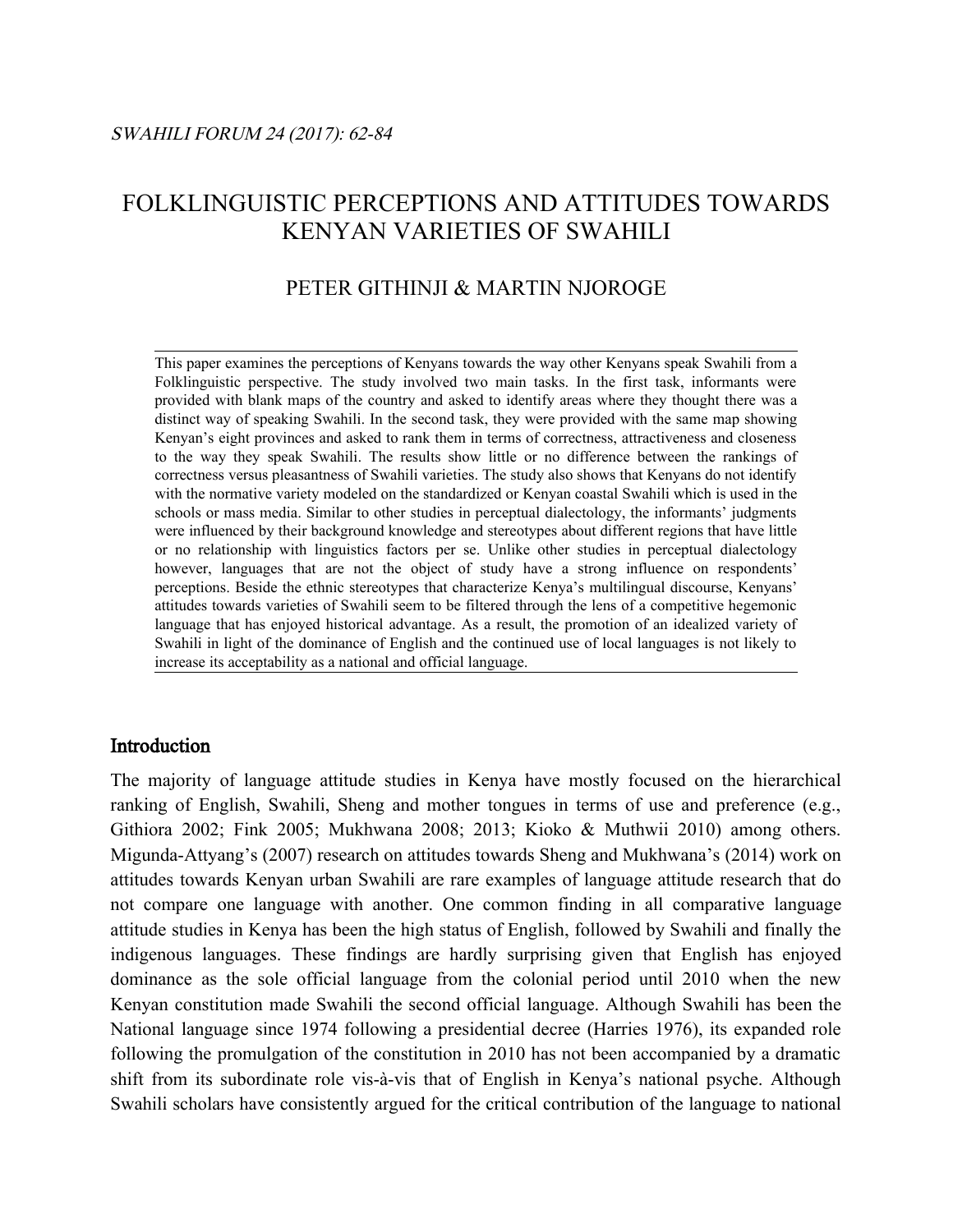integration and the promotion of a national identity (e.g., King'ei 2002; Muaka 2011), English remains the language of instruction, and many official government documents have not been translated into Swahili. It will take some time and interventionist policies before the effect of Swahili's new status as an official language on Kenyan's attitudes can be assessed. It is with this reality in mind that this study was designed, not only to capture this moment in history, but also to examine the possible challenges that the language is likely to face in its new dispensation. This is because the beliefs that Kenyans have about Swahili, how and where it is spoken, as well as self evaluation of the speakers' performance are important in expanding our understanding of Swahili's acceptance in a linguistically competitive environment.

This study is anchored in perceptual dialectology, a sub-field of sociolinguistics that looks at beliefs about language rather than the actual performance data from the non-linguist's perspective (Preston 1989; Benson 2003; Boughton 2006). We believe that a comprehensive picture of perceptions towards Swahili is impossible if we only have an idealized standard which is only mastered by a small fraction; rather the true picture emerges by examining its many varieties spoken across the country, hence our focus on peoples beliefs about the different ways that Swahili is spoken in the country.

Earlier work on Swahili dialectology has touched on different topics ranging from their exact number, distribution, lexicostatistics to their structural properties. The majority of scholars put the number of Swahili dialects at 15 (e.g., Stigand 1915; Chiragdin & Mnyapala 1977; Polome 1967; Karanja 2012). This number varies slightly from the 14 dialects mentioned by Hinnebusch (1996) or the 16 given by Nabhany (1995). Khalid's (1977) count of 20 dialects is perhaps the most controversial due to his deliberate exclusion of *Kiunguja*, the Zanzibar dialect on which Standard Swahili is based, and the puzzling inclusion of Kimafia and Kisokotra, which are not mentioned by other scholars. The majority of these dialects derive their names from the geographical areas where they are spoken and these areas stretch from Southern Somalia in the north to the Comoros Islands in the south. Somalia has only *Chimiini*, which is also called Chibarazi or Chibarawa and is spoken around Barawa area, though Polome (1967) claims that Kibajuni mostly identified with northern Kenya was spoken as far north as Kismayu in Somalia. The Kenyan dialects include Kitikuu (Kibajuni), Kiamu, Kisiu, Kipate, Kimvita, Kijomvu, Kingare, Chichifundi and Kivumba. Nabhany (1995), however, classifies Kingare alongside Kimtang'ata which is spoken in Tanzania as a border dialect. The main dialect of mainland Tanzania is Kimrima while the rest of the dialects are spoken on the islands; i.e., Kipemba in Pemba island and Kiunguja, Kitumbatu and Kimakunduchi (Kihadimu) which are all spoken on Zanzibar. The remaining three dialects *Kinzuani* (Anjouan), *Kingazija* (Grande Comoro) and Kimwali (Moheli Island) are spoken on the Comoro islands.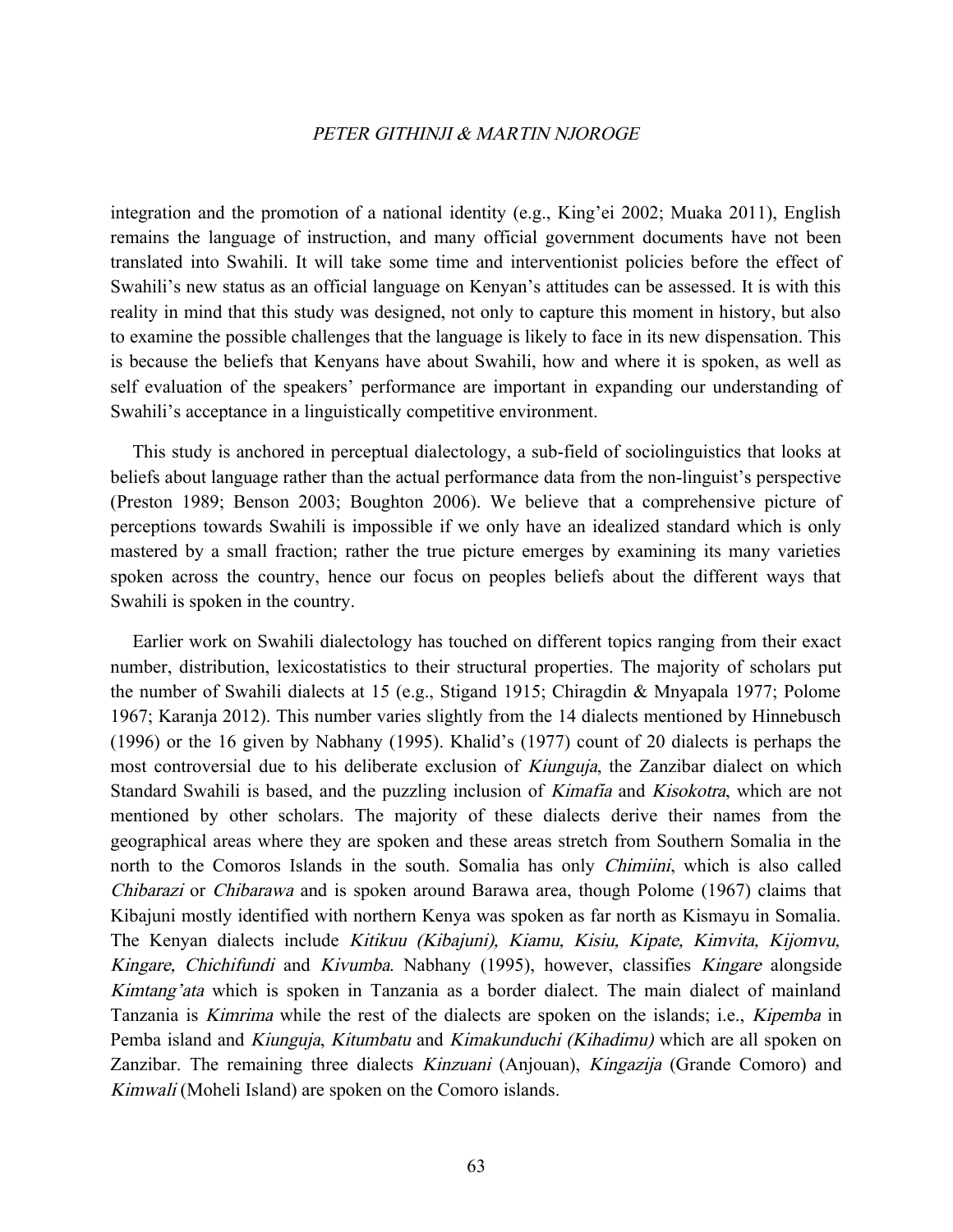Swahili dialectologists have not been spared by the old sociolinguistic conundrum of distinguishing languages from dialects or dialects from sub-dialects as pointed out by Dixon (2002) and Wolfram (2008). Since these decisions are not normally based on linguistic criteria, it is mostly left to the scholar's discretion to determine what counts as languages or dialects. Stigand's (1915) list, for instance, includes names like *Kimgao, Kishela* and *Kingovi* which are usually excluded by other scholars. Similarly, Polome's (1967) list excludes Kingare and Kijomvu opting to list them as sub dialects under *Kimvita*, the Mombasa dialect. This dilemma is complicated by the mention of Swahili varieties that have received little attention from scholars. On the periphery of Polome's list of major dialects, for instance, non-coastal varieties such as Kishamba (up-country Swahili) and Kingwana (spoken in Democratic Republic of Congo) are also mentioned, though he does not recognize them as dialects. The same goes for sociolects like Kisettla (settlers' speech); e.g., Whiteley (1969), Nurse (1997), Vitale (1980) and Muthiani (1979) which has been attributed to colonial settlers and their servants, in addition to Kihindi (Whiteley 1969), the Indian shopkeepers' Swahili, and Kivita, the army jargon (Polome 1967). Contemporary scholarship of Swahili in Congo has, however, pointed out the shortfalls of the use of Kingwana as a blanket term for the constellation of Swahili varieties spoken in Congo, instead opting for more localized varieties like *Bukavu Swahili* (e.g., Goyvaerts 2007), *Lumbubashi* Swahili (e.g., Schicho 1992), Kisangani Swahili (e.g., Nassenstein 2015) or Kivu Swahili (e.g., Nassenstein & Baraka Bose 2016) among others. The exit of colonialism seems to have prevented further study of Kisettla and Kihindi varieties.

Recent studies in Swahili scholarship are broadening the paradigms in Swahili dialectology by highlighting varieties sidelined in traditional Swahili dialectology. Nico Nassenstein is one such prolific author whose work covers linguistic practices in East And central Africa. He has written on Bunia Swahili (Nassenstein 2016) Kisangani Swahili (Nassentein 2015), Kivu Swahili (Nassenstein & Baraka Bose 2016) among others. Besides his work on Congolese varieties, Nassentein has also worked on Mombasa Swahili-based 'Coasti slang' (Nassenstein 2016) and Ugandan Urban Swahili (Nassenstein 2016). Mutonya and Parson's (2004) description of  $KiKAR$  — a variety of Swahili used by the King African's Rifle during the colonial period, and Kipacha's (2005) description of Kingome, a dialect spoken in Mafia island, are expanding the field of Swahili dialectology in terms of both social dialects and regional dialects. Also to be included in this area are urban varieties of Swahili such as Sheng in Kenya (Githiora 2002) and Reuster-Jahn and Kießling's (2006) description of *Lugha ya Mtaani* in Tanzania which must be viewed along the Swahili dialect continuum. All these studies provide interesting paradigms of Swahili dialectology. Our study contributes to scholarship in this interesting field.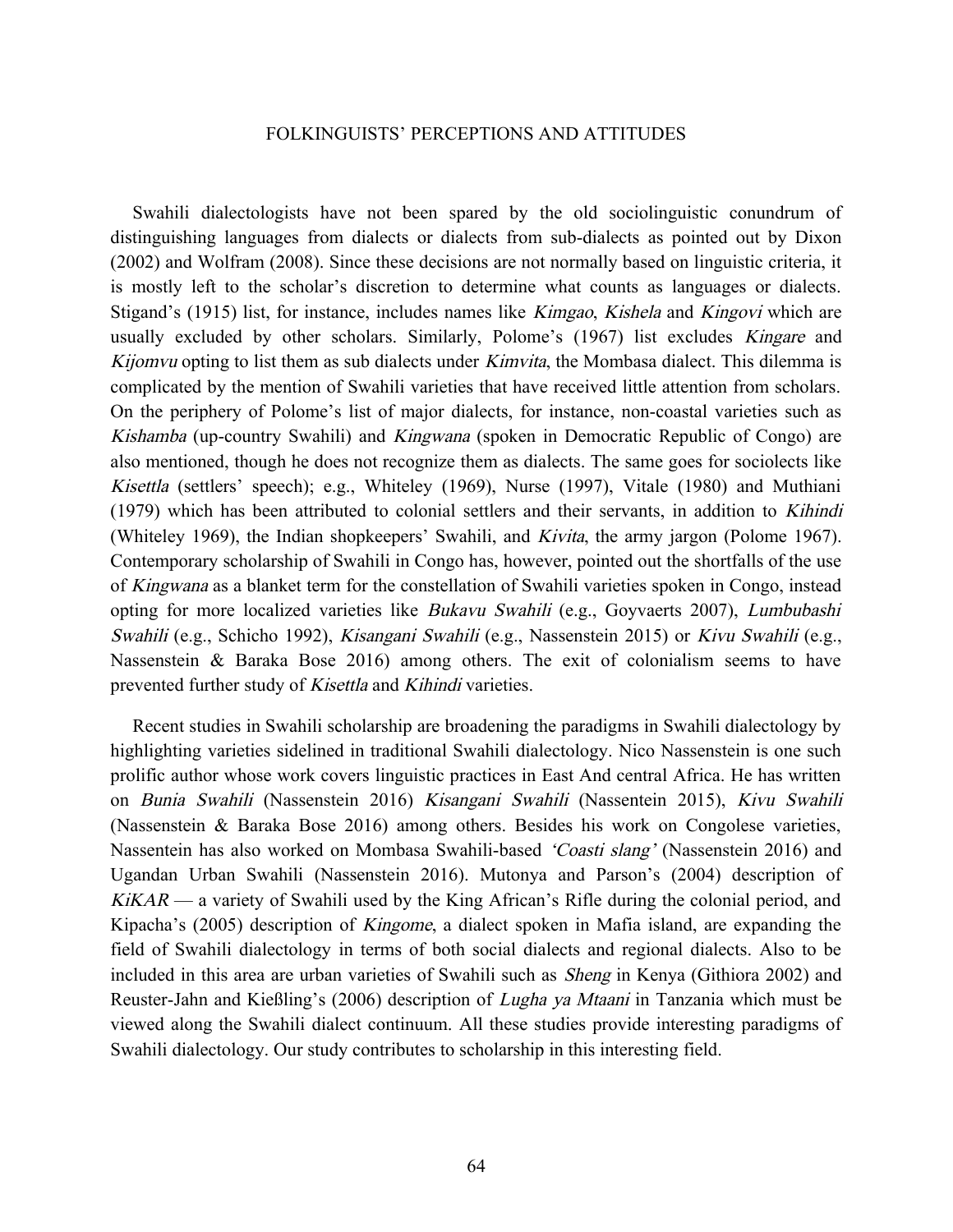Recognizing that Swahili is no longer confined to coastal Swahili ethnic group, this study shifts the focus from traditional coastal dialects to contemporary varieties of Swahili spoken throughout the country. As aforementioned, previous studies on Swahili dialectology have mainly focused on the coastal dialects; but since Swahili is used widely across the country as an additional language, there are various influences from the speakers' first languages that have had an impact on the way it is spoken. In addition, there are shared stereotypes about the way Kenyans from different ethnic groups pronounce certain phonemes when speaking English or Swahili. Dholuo L1 speakers are known to substitute /š/ with /s/ while Kisii and Meru speakers are stereotyped with the overuse of prenasalization of  $/b/$  and  $/q/$ . Similarly, the Kamba are known for word-initial drop or addition of /h/. Amongst the Luhya speakers, word initial /p/ and / b/ are freely interchanged. Next, free variation in the pronunciation of /t/ and /d/ and /k/ and /g/ among the Kalenjins is a common stereotype. Meanwhile, the Kikuyu speakers are caricatured by their replacement of all instances of /l/ with /r/ while Somalis are said to disregard grammatical agreements. These stereotypes provide fodder for Kenyan humor and have been heavily exploited by comedians in their portrayal of different ethnic groups. From a variationist's perspective, realization of these variables can constitute some of the defining features for ethnic based varieties of Swahili which broadens our definition of Swahili dialects.

# Perceptual dialectology

This study is inspired by Preston's work in Folk linguistics. Folk dialectology or folk linguistics differs from traditional dialectology in that traditional dialectology relies on production data where the presence or absence of linguistic features in a certain area is used to determine the dialect boundary. Perceptual dialectology or Folk linguistics, on the other hand, relies on subjective perception about language from the folk, or those not trained in formal linguistics (Preston 1996, 1999; Boughton 2006, Iannaccaro & Dell'Aquila 2001, Benson 2003). The folk linguists or "[n]on-linguists can pass judgment on a language variety without justifying that judgment phonologically, syntactically or lexically, or adhering to the precept that all varieties are linguistically equal' (Kuiper 2005:29). Surprisingly though, one comes across interesting parallels on boundary mapping in findings from folk dialectology and those of production dialectology. Preston's 1996 study for instance, shows that raters in the USA identify the South, North, and Midwest as recognizable dialect areas in the US — a characterization also captured in production tasks like the TELSUR project by Labov, Ash & Boberg (2006). Similarly, Benson's (2003) study of the perceptual maps of Ohio dialects provides some striking similarities with Flanigan's (2000) proposal for a dialect map of Ohio. While such similarities can be dismissed as coincidental, they cannot be ignored either given that folklinguistics is more than just the mapping of dialect boundaries. It uncovers attitudes and ideologies that guide the evaluations of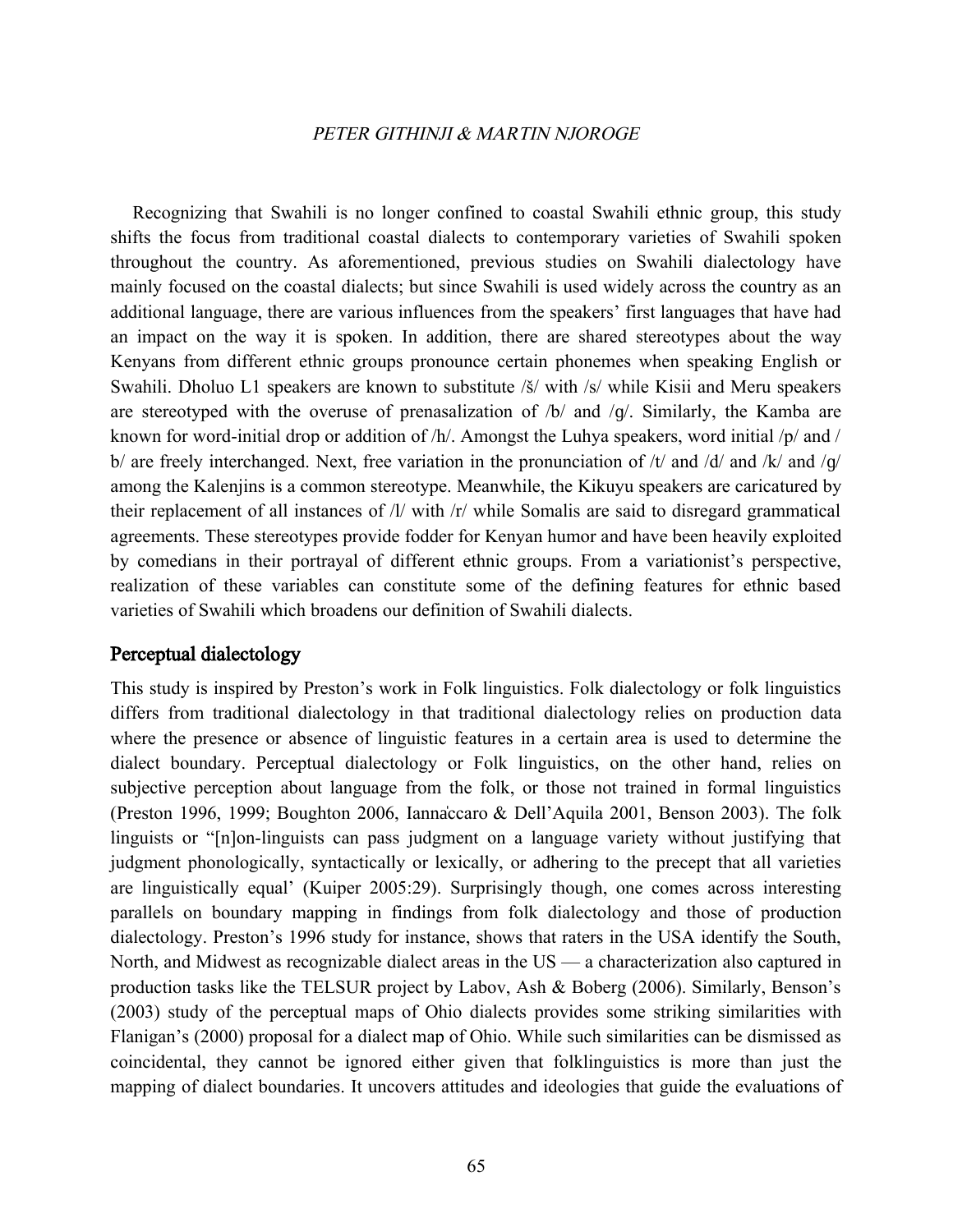language varieties by the users who experience the language in their daily lives. As Preston (2000:136) notes,

"… the study of folk behavior is dynamic as well as static. In a modern folk linguistics, it will be important to observe the routes folks follow in thinking through problems about language as well as the content of their prepackaged items and traditional structures of beliefs. Whatever role these latter may play in more active processes."

Kuiper (2005:29) further argues that perceptual dialectology and production dialectology can complement each other in providing a holistic picture when he claims that "[t]o supplement data on the extent to which subjects can say 'speak to me and maybe I'll tell you where you're from,' researchers also need to know to what extent the same subjects can say '[t]ell me where you're from, and maybe I'll tell you how you speak." Language users may stereotype an area based on their perceived notions of how people from that area speak a language, but they can also stereotype a language spoken in a certain region based on their perceived notions of the inhabitants of that region. These perceptions are not uniform across the speech community and are to a large extent influenced by individual informant's knowledge of the area surveyed.

Standard languages are normally associated with power and prestige, while non standard languages are valued for their affective attributes. In the majority of instances, standard languages are rated higher on status attributes such as correctness while non-standard varieties of language are ranked highly in affective attributes like pleasantness and attractiveness. Speakers who speak standard languages or varieties associated with power tend to look down upon other competing languages that may alter the status quo. This may lead speakers of stigmatized non-standard languages to have low confidence or linguistic insecurity (Labov 1966; Macaulay 1975; Baron 1976) in their varieties. This motivates them to attempt to minimize, erase or downplay the differences between their varieties and the varieties associated with power while emphasizing the affective attributes of their local variety. The dynamics between status and solidarity languages has also been captured in Trudgill's (1972) characterization of overt versus covert prestige. Overt prestige is associated with identified power and dominance while covert prestige is normally associated with working class values, masculinity and local solidarity.

In order to find out if the same arguments about power and solidarity mentioned in previous literature can be extended to a widely spoken language that is not associated with power and status, we adapted Preston's (1999) map drawing methodology in our study. We chose Swahili, the regional lingua franca in East and Central Africa as well as the national and official language of Kenya and Tanzania. We sought to find out if the empowerment of Swahili, following its elevation to co-official status after 2010 changed Kenyans' perceptions towards it. Since attitudes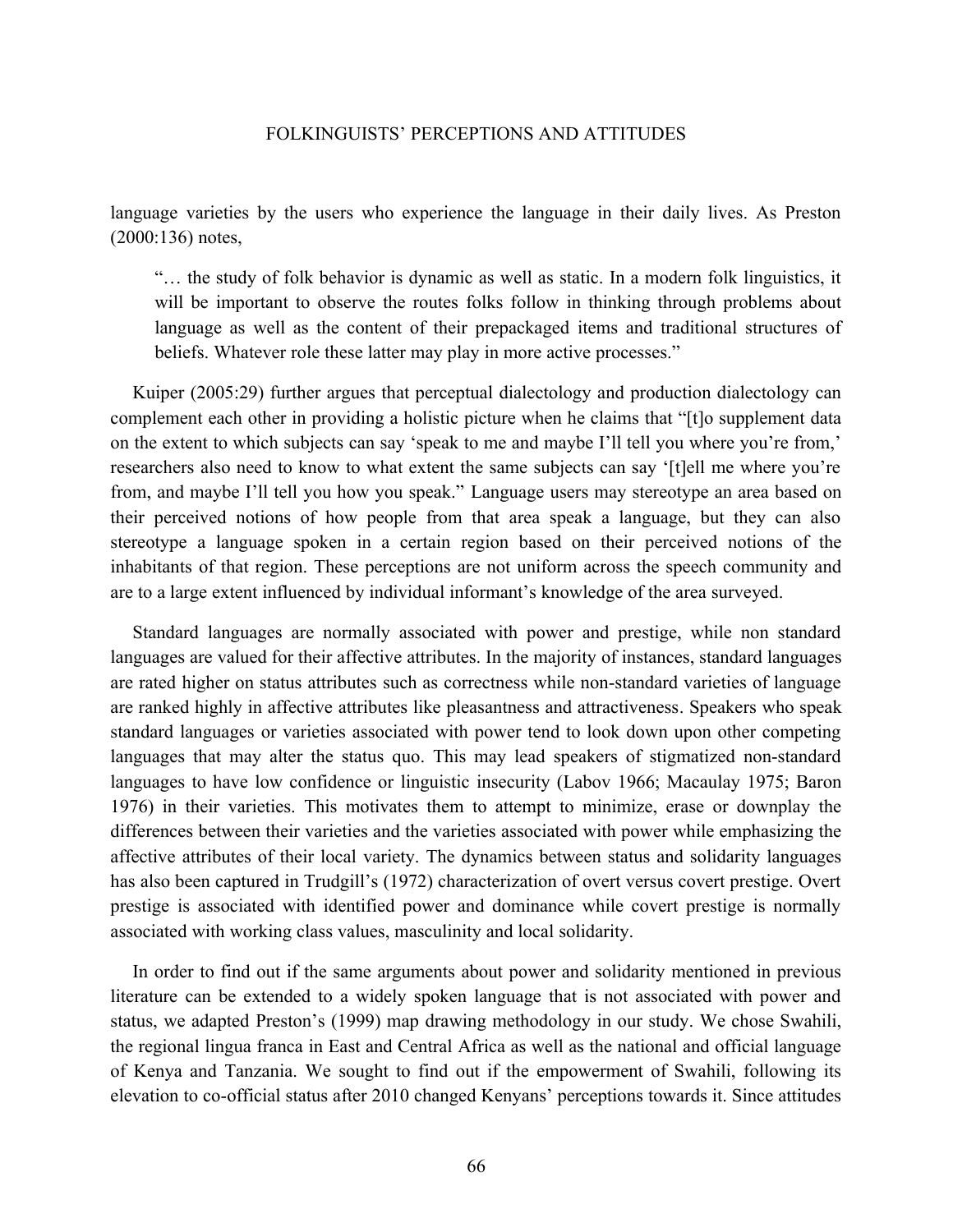toward the language or a speech variety normally influence the way it is perceived in society (Dittmar and Schlobinski 1988), would Swahili's new status alter the way it is perceived by different groups of speakers? Moreover, given that the advocacy for Swahili's elevation as a national and official language revolves around its power to unify Kenyans, to what extent will its new status accomplish this goal? In addition, every language displays different forms of variation; how are these variations perceived by Swahili speakers and what are the implications with respect to acceptability of Swahili as a viable competitor with English and ethnic languages in Kenya's linguistic marketplace?

# The methodology

This study was conducted in two locations in Kenya—Kenyatta University's (KU) main campus in Nairobi, Kenya's capital city, and its branch campus in Mombasa, at the Kenyan coast. These locations were chosen for three reasons: 1) We expected that the Nairobi location would be diverse, reflecting the convergence of respondents from different linguistic backgrounds. We also expected that the respondents from Nairobi would be influenced or at least be aware of the linguistic practices in the city. We also hoped that the location of Mombasa in the Swahili speaking region would bring in respondents mostly drawn from the region, or at least familiar with the linguistic practices in the coastal areas. 2) It was also going to be easy to process the research permit to serve the two locations from the research office at the head office and finally, 3) one of the researchers was a faculty member at the Nairobi campus.

The respondents were asked to perform three tasks. The first part dealt with demographic information such as place of origin, sex, age, languages and languages spoken and some few open ended questions. The second part of the questionnaire involved drawing and labeling of maps. The respondents were presented with a blank map and asked to subdivide it indicating wherethey thought there are distinct accents<sup>1</sup> of Swahili. They were also asked to give qualitative labels or identify some of the characteristics of the accents of areas that they had identified. In the third task, the respondents were provided with another map with 8 regions and they were asked to rank the regions in terms of correctness, attractiveness and degree of similarities or differences to the way they spoke Swahili. All respondents were asked to write down their self given aliases, county of origin and gender, on each page.

Once the process had received the Ohio University IRB approval, research clearance was sought from Kenyatta University. Assistance was sought from professors to distribute questionnaires to the students in the presence of one of the researchers. Although the study

<span id="page-5-0"></span><sup>1</sup> We opted for the term 'accent' rather than 'dialect' out of realization that up-country varieties of Swahili exhibit L1 influence. Moreover, using the term 'dialect' would have been problematic because Kenyans' sense of 'dialect' only applies to the traditional coastal varieties.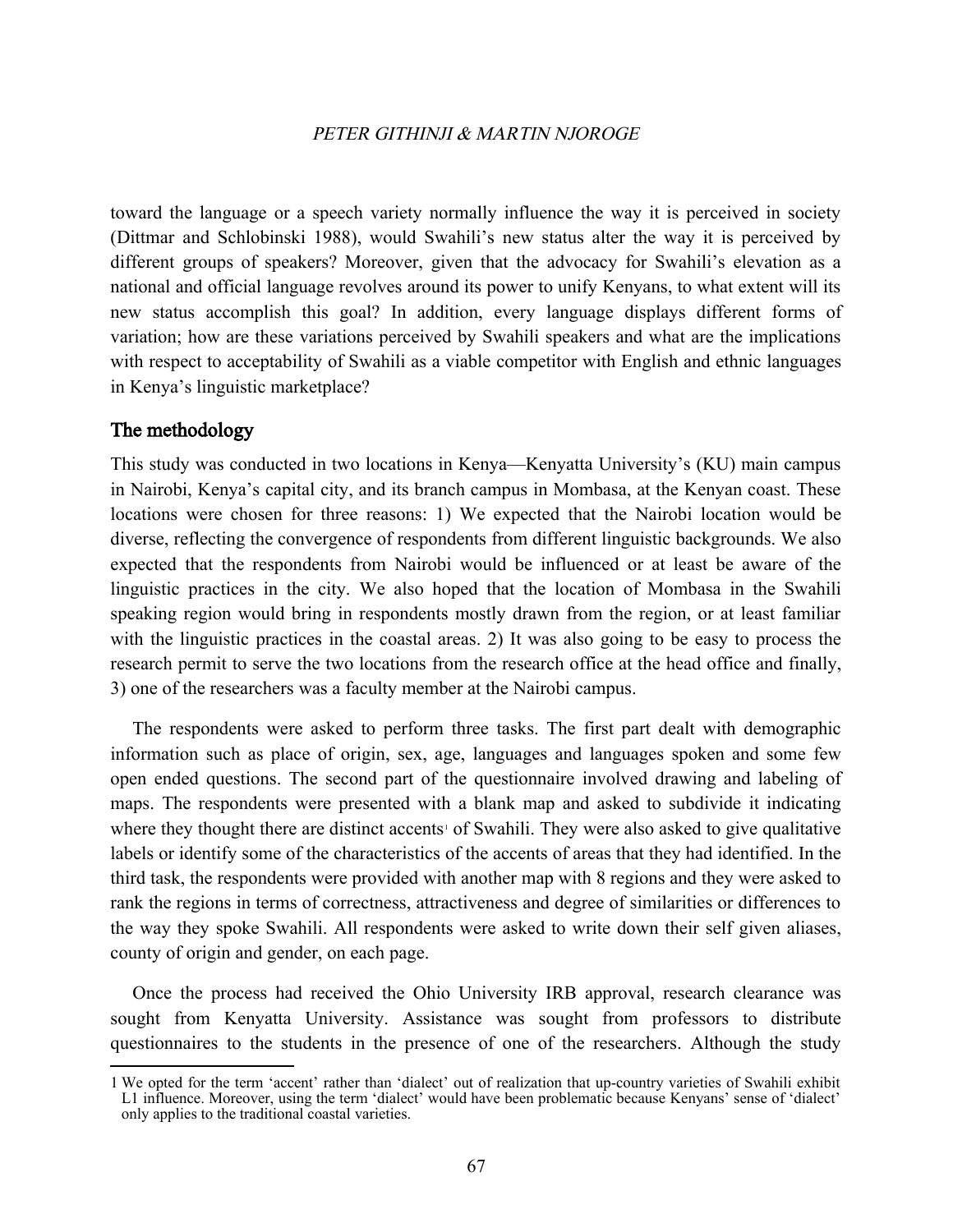targeted respondents with no background in linguistics, we were aware that the students had taken classes in Swahili and English and that at both primary and secondary schools rudimentary linguistics topics are taught but we did not regard these to be serious issues. At KU Nairobi campus, we collected 65 questionnaires with participants drawn from undergraduate majoring in Education and Nursing and Graduate students from Immunology Department. From KU Mombasa campus, we collected 47 questionnaires with respondents drawn from different majors. In all, we had 114 participants exceeding our target of 100.

# The Results

### Mapping the areas where different varieties of Swahili are spoken

In the dialect area identification task, the majority of the respondents' maps displayed either a lack of understanding of the task at hand or a limited grasp of Kenyan geography. Although the respondents were asked to assume that everyone in Kenya could speak Swahili, only 51 maps had significant information while the rest were left blank or had drawings that did not display any understanding of the task at hand. This is one of the shortfalls of this kind of perceptual dialectology research. Nevertheless, some common patterns and some peculiarities arose from the maps that were demarcated and labeled. Map 1 drawn by Respondent A7 below, for example, provides a clear understanding of the well known distinction between coastal Swahili and Swahili as spoken in the rest of the country. Obviously, the respondent is aware that Swahili is natively spoken in the coastal areas whereas the majority of the upcountry speakers speak Swahili as a second language. Hence, the coastal Kenyans are viewed as speaking 'pure Swahili' while the Swahili spoken upcountry is characterized by mother tongue influence and other 'distortions'. Map 2 also identifies the coastal region and labels it as the area where "good" Swahili is spoken while the variety spoken in the central areas is labeled as mixed. The respondent is perhaps alluding to the use of Sheng — an urban variety of Swahili (Githinji, 2006, 2008), as well as the widespread codeswitching by the city inhabitants who come from different linguistic backgrounds (Myers-Scotton, 1993). It is interesting that the respondent who drew map 2 labels his home region as a place with "poor" Swahili, an opinion shared by many respondents in this task. The feeling of linguistic insecurity mentioned earlier (Labov, 1966; Macaulay, 1975; Baron, 1976) cannot be ruled out here.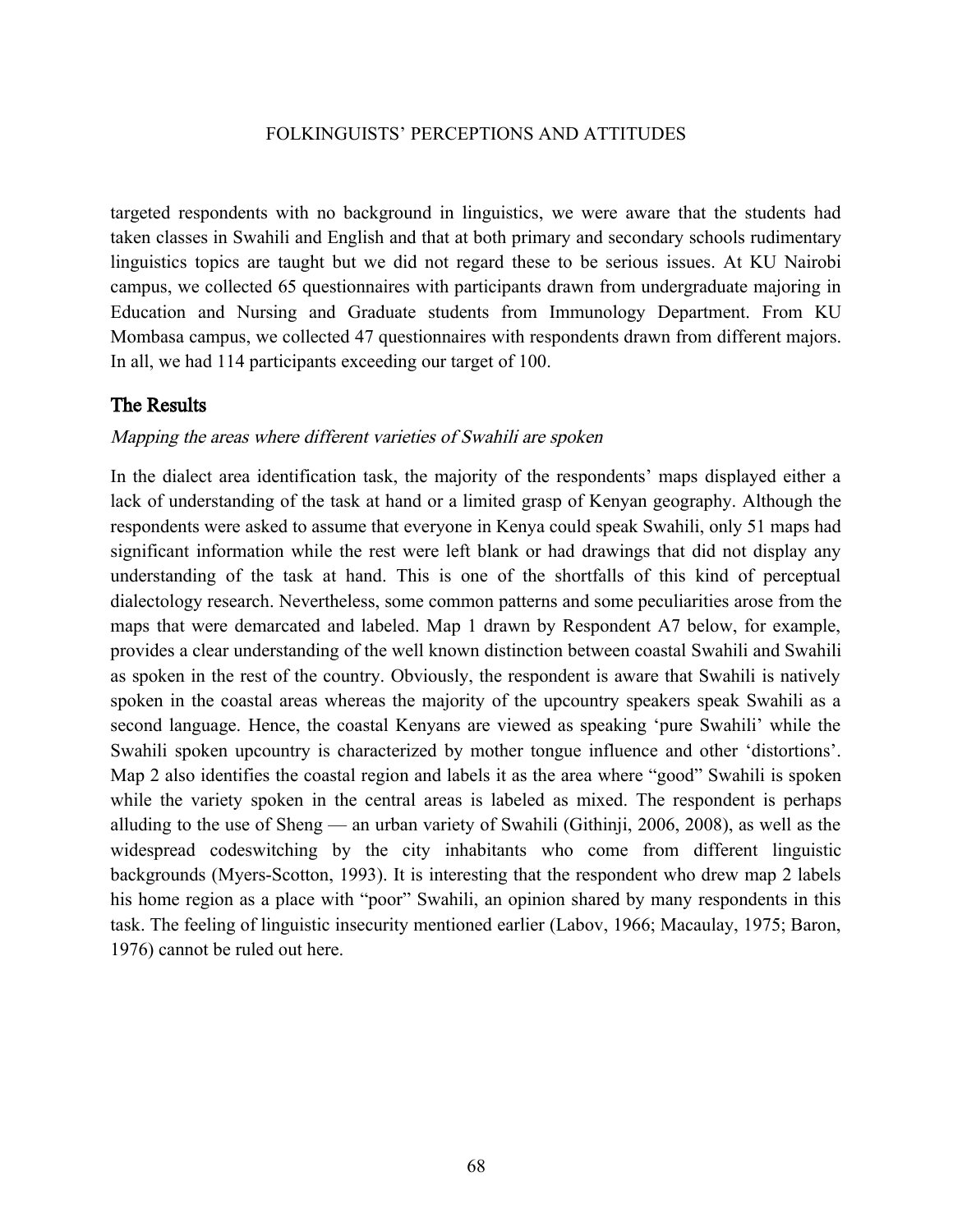

Map 1: Respondent A7 from Makueni Map 2: Respondent A17 from Wajir





Map 3: Respondent A20 from Machakos Map 4: Respondent B29 from Nyeri

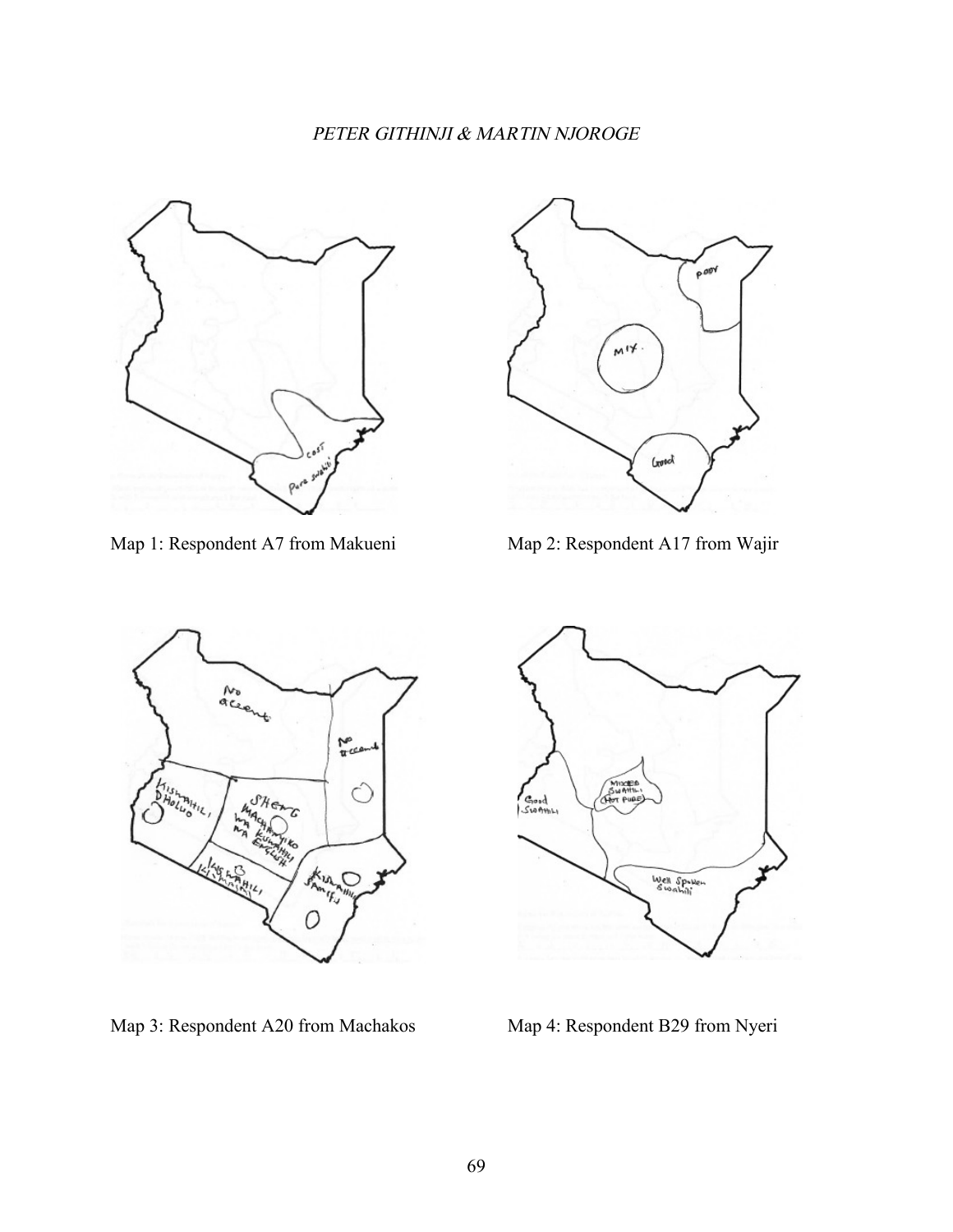The next set of maps is more detailed than the first. Like map 1 and 2, the coastal Swahili continues to be labeled as the "Well-spoken Swahili" or "Kiswahili Sanifu" or standard Swahili. Similarly, the central area is labeled as "Sheng: mchanganyiko wa Kiswahili na English" (Sheng: the mixture of Swahili and English, PG) and "Mixed Swahili (Not pure)" Again we find the recognition of the coastal region as the home of pure Swahili while Nairobi and the surrounding areas are viewed as speaking a mixed variety of Swahili. Map 3 introduces the ethnic dimension in identification of Swahili dialects with the area around Lake Victoria labeled as the "Dholuo Swahili" while the mid-southern area is labeled "Kiswahili Kimaasai" as a reflection of the major ethnic groups who live there (Luo and Maasai). It is not clear why the respondent in Map 4 think the area around Lake Vitoria has "good Swahili". It is obvious that this respondent does not have the Luo speakers in mind since the Swahili spoken by the Luos is considered the worst by the majority of the respondents. It is likely that this label applies to the neighboring Luhya and Kisii speakers who are considered to be good speakers of Swahili.

Although Map 5 below identifies two dialect areas similar to Map 1, there is no hint of the coastal versus the rest of the country. The separation of the Northern part of Kenya from the rest of the country is a clear indication of the respondent's awareness of the long history of marginalization of the region from the mainstream socioeconomic order. The area's remoteness from the mainstream economic activities and low participation in the education system prevents the region from sharing many national norms with other Kenyans thus marking their speech as different. A more detailed description is provided in Map 6 that displays 6 distinct regions. The respondent's key to the numbered regions is as follows; 1) pure and mixed; 2) sheng; 3) affected by mother tongue influence and inability to pronounce some letters; 4) Somali accent; 5) distorted i.e., "chai wangu" instead if "chai yangu"; and 6) not sure whether they speak any Swahili. The respondent's region 1 recognizes the coastal variety as 'pure' but is also aware that language mixing takes place as well, perhaps because of the historical relevance of Mombasa, the second largest city whose economic contribution to the national economy attracts migrants from other parts of the country. It is also possible that 'mixed' here refers to traces of Arabic in the coastal varieties of Swahili. Region 2 clearly refers to Nairobi whose language mixing has already been mentioned. Regions 4-6 references the influence of indigenous languages with specific reference to the Somali accent (region 4), and the caricatured Dholuo Swahili around Lake Victoria (Region 5) which ignores the rules of Swahili noun class agreement. The Turkana people, one of the most marginalized communities are not regarded as speaking Swahili at all, at least from the perspective of this respondent who hails from an area that speaks 'pure' Swahili.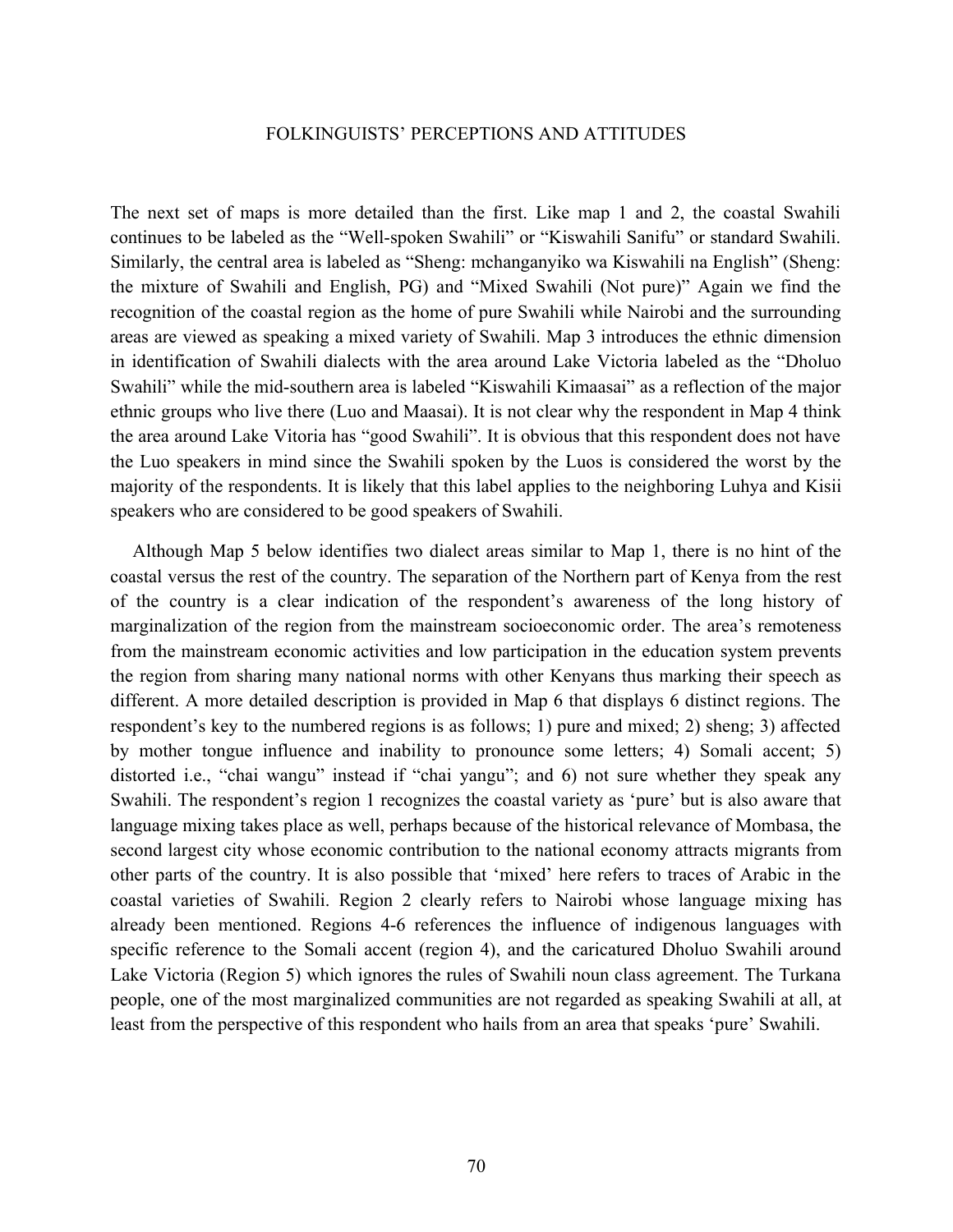



Map 5: Respondent D69 from Taita Taveta Map 6: Respondent D78 from Taita Taveta

The sentiments from the respondent D78 (Map 6) are echoed in maps 7 and 8. In Map 7, The Turkana people from the Northwestern regions are perceived as "don't even know Swahili" while the Somali people "hardly speak Swahili". Similar to map 6, respondent C53 in Map 7 characterizes the Coast as speaking "Good Swahili" with "tone variation in accent". It is interesting that the term accent would be used when referring to coastal Swahili given that the majority of coastal inhabitants are native or near native speakers of Swahili. The respondent might not be aware that "accent" and "tone" are value laden linguistic terms, however, the intonation in coastal Swahili is generally admired by Kenyan. Again the Swahili spoken around Lake Victoria is viewed as marked by its failure to follow grammatical rules "no articles in language use" referring to nominal class agreement in Swahili grammar. The Swahili spoken in the Rift valley region where the majority of inhabitants belong to the Nilo-Saharan language group is regarded as having "acute mother tongue influence" probably in reference to the voicing feature swapping between sounds [t] and [d] and [k] and [g] among the Kalenjin. Interestingly, the respondent who hails from Kakamega labels his region as the area with worst pronunciation, perhaps a reference to the stereotyped interchanging of sounds [p] and [b] among the Luhya. Nairobi Swahili is considered the "worst Swahili" by this respondent, again a reference to Sheng and other form of language mixing mentioned earlier. Map 8 is equally detailed with different varieties of Swahili identified with the ethnic communities found in areas where those varieties are spoken. However, the respondent pinpoints how each variety deviates from Standard Swahili (the respondents hails from Mombasa, a region associated with pure Swahili). North Eastern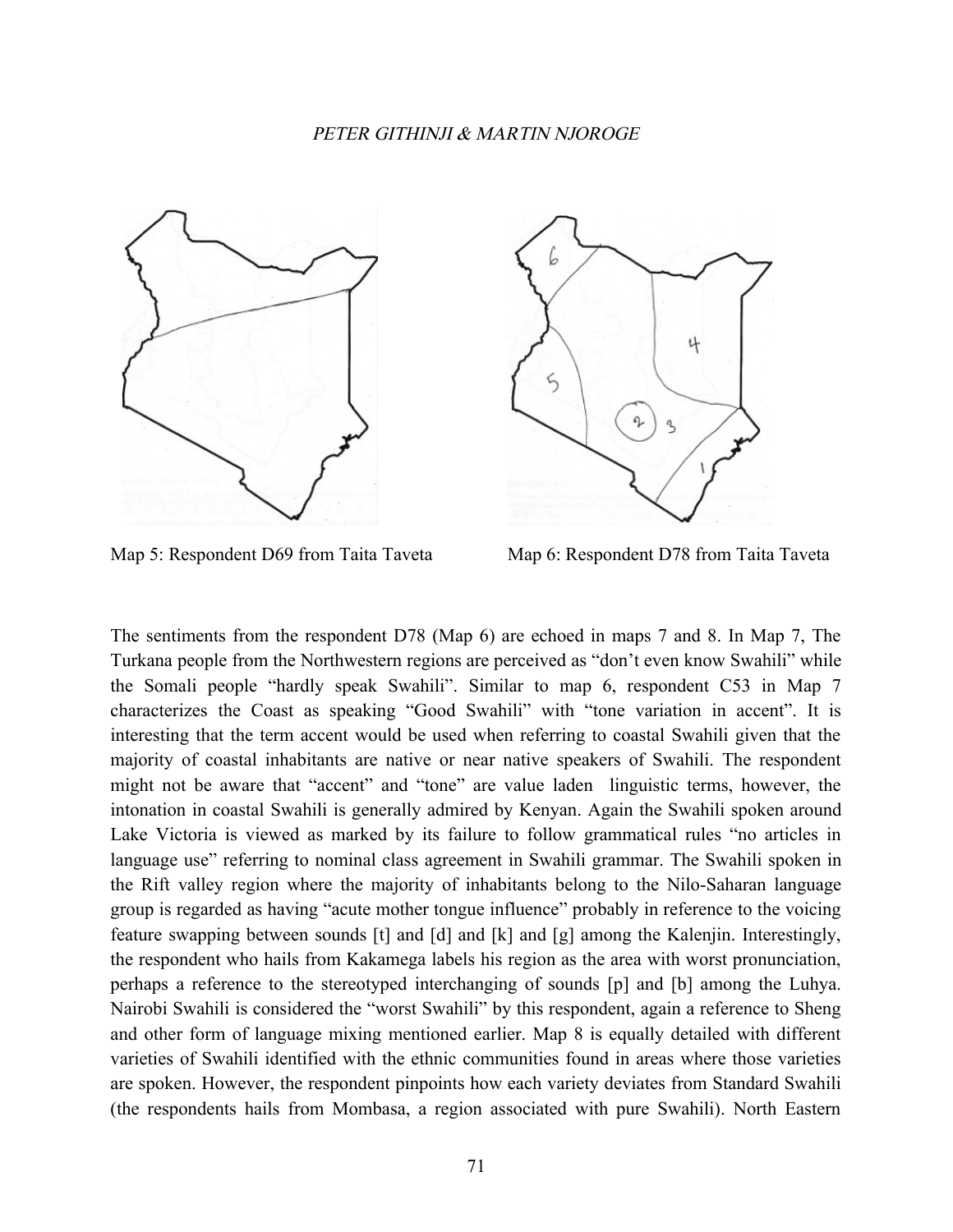Swahili and Kalenjin Swahili are labeled as having "poor vocabulary", the Luo Swahili "poor subject verb agreement" and "wrong tenses" while Kamba and Kikuyu Swahili have "mother tongue interference". Coastal Swahili is labeled as having a "unique intonation" with "borrowing from English" while nothing is said of the Luhya Swahili in this map.



Map 7: Respondent C53 from Kakamega Map 8: Respondent D76 from Mombasa

Map 9 adds another interesting dimension on the way Swahili is viewed in Kenya. The respondent claims that the use of ethnic languages is deeply rooted in parts of the rift valley and cites Turkana as an example, something alluded to in maps 5, 6 and 7. Though the North Eastern region is regarded as a "poor Swahili" region, the rest of the country is regarded as speaking Swahili with influence from their mother tongues which results in "grammatical errors". The respondent's commentary also mentions "Sheng" in Nairobi as a mixture of "Swahili, English" and "native languages". Map 9 contrasts the Coastal Swahili and the Nyanza Swahili. While the coastal region has a "lovely spoken Swahili", it is characterized by "poor written Swahili"; something that baffles the examiners in National Swahili exams (these exams are all written and Coastal students who are native Swahili speakers normally perform poorly). The "poor spoken Swahili" in Nyanza has been mentioned earlier, but the respondent points out that the region is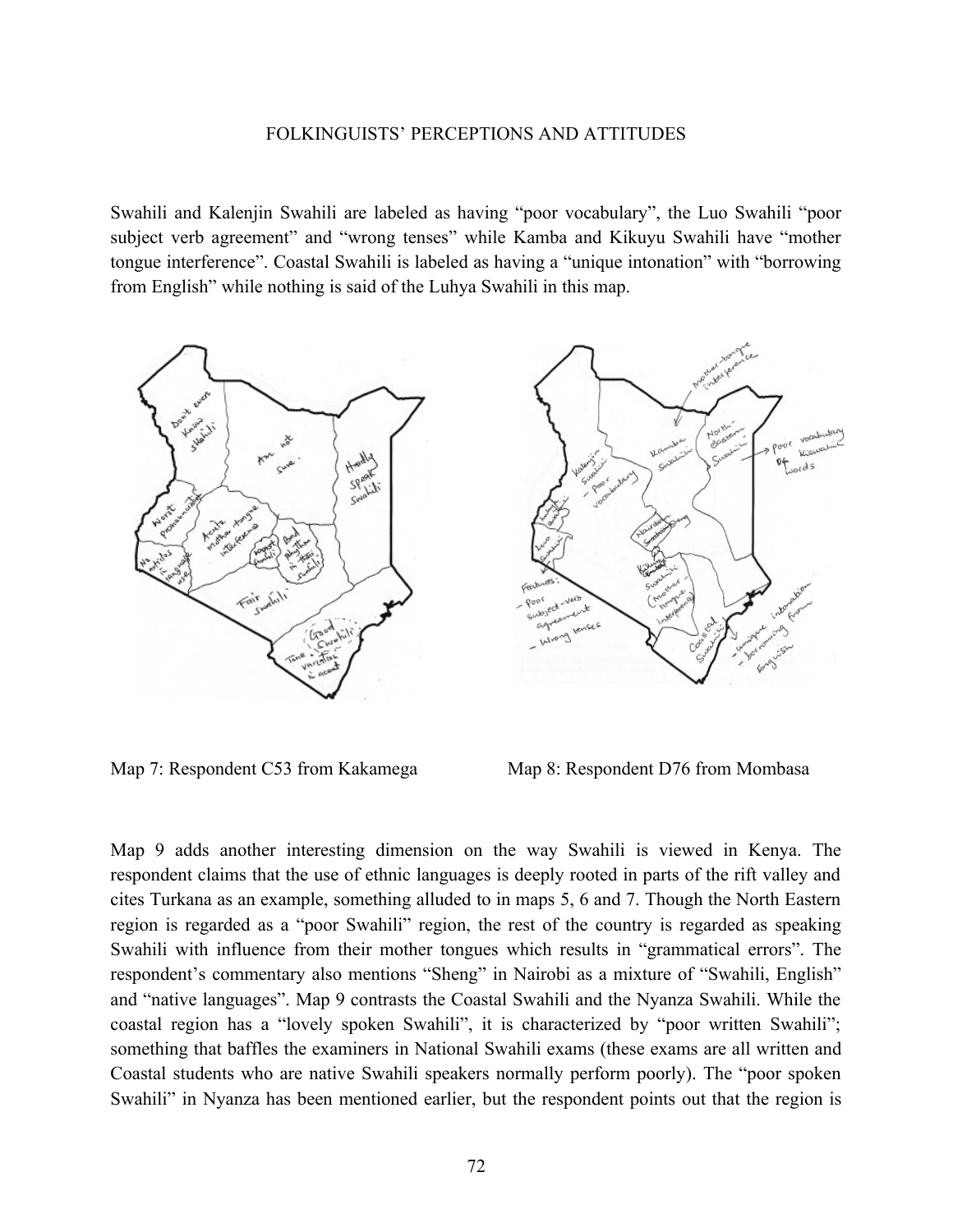"good in written Swahili". The respondents also specifically identifies Mombasa, Malindi and Lamu as regions with "good spoken Swahili with a Swahili accent" while Nyanza is also labeled as "very poor Swahili with many errors'. These three coastal cities are home to the majority of Swahili dialects mentioned in Swahili traditional dialectology discussed above.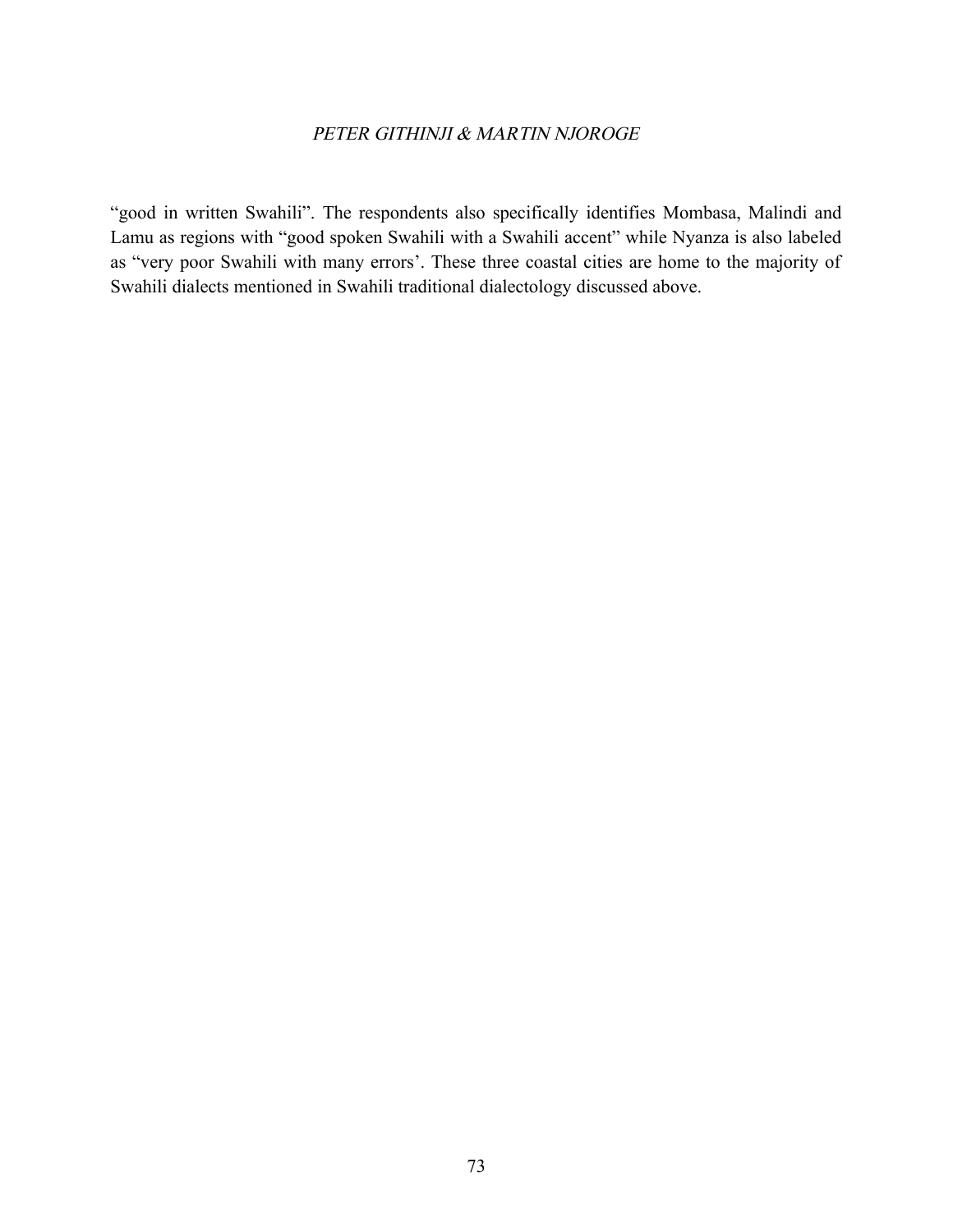

Map 9: Respondent D73<sup>[2](#page-12-0)</sup>

In summary, although each of the 51 respondents who completed this task had their own criteria for identifying varieties of Swahili, these nine maps represent a common trend. The Somali accent seem to be the prototype accent of the North Eastern region, Luo speakers is the prototype of the Western accent, obscuring Kisii, Kuria and sometimes Luhya accents. In the rift valley, Turkana accents seem to be the most stigmatized Swahili, while the whole region is viewed within the lens of the Kalenjin ethnic group. Nairobi is constantly associated with Sheng and language mixing while other regions are all viewed as speaking an ethnic-influenced Swahili. Finally, coast Swahili was identified by almost every respondent who completed this task. We shall come back to this later in the discussion.

<span id="page-12-0"></span><sup>2</sup> The respondent probably confuses county with country.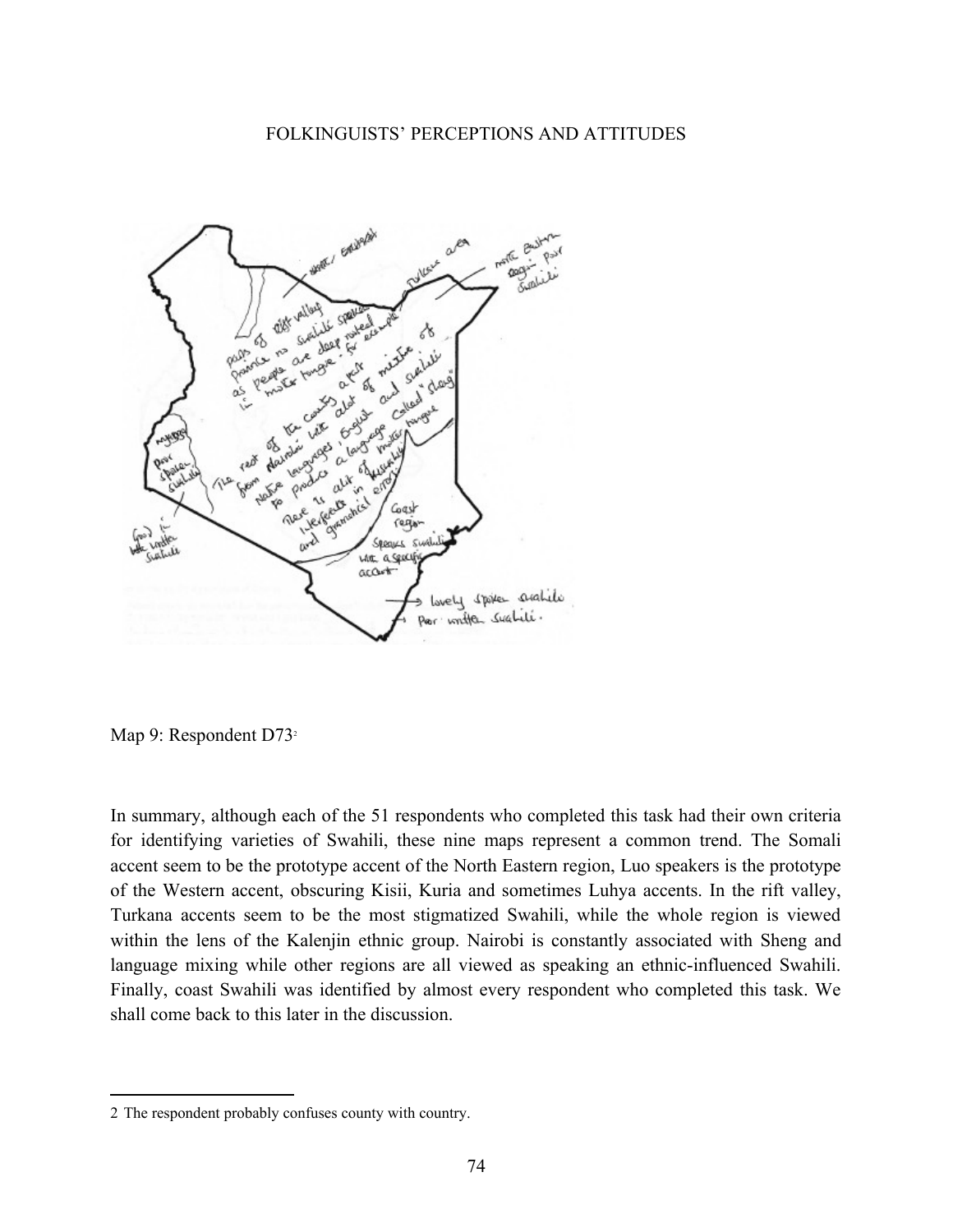### The most correct Swahili

In map drawing tasks in perceptual dialectology, it is common to give as few clues as possible. Eight different regions formally called provinces) were used but instead of using their actual names, numbers were assigned randomly in the questionnaire. Respondents are almost unanimous in singling out the coast region as speaking the most correct Swahili followed by Nairobi and Eastern regions, while Speakers from Nyanza are considered as speakers of the worst Swahili followed by speakers from North Eastern and Rift Valley regions. These results are hardly surprising, given the fact that Swahili is natively spoken amongst some communities at the coast. Kiamu (spoken in Lamu island and its environs), Kibajuni (around Malindi and its surroundings), and Kimvita (Mombasa island), are the major Swahili dialects noted by many respondents. Coastal people who speak other languages are conflated with native Swahili speakers — an expected outcome given the shared culture of coastal inhabitants. Table (1) shows the ranking of different Kenyan provinces in terms of correctness.

| Variety   | $N^3$ | Mean   |
|-----------|-------|--------|
| Coast     | 71    | 4.4507 |
| Nairobi   | 58    | 2.9828 |
| Eastern   | 62    | 2.8710 |
| Central   | 60    | 2.7667 |
| Western   | 61    | 2.6066 |
| R.Valley  | 61    | 2.4918 |
| N.Eastern | 60    | 2.1000 |
| Nyanza    | 65    | 1.9692 |

<span id="page-13-0"></span><sup>3</sup> N stands for number of respondents. Mean is the average ranking with 5 as the highest and 1 the lowest.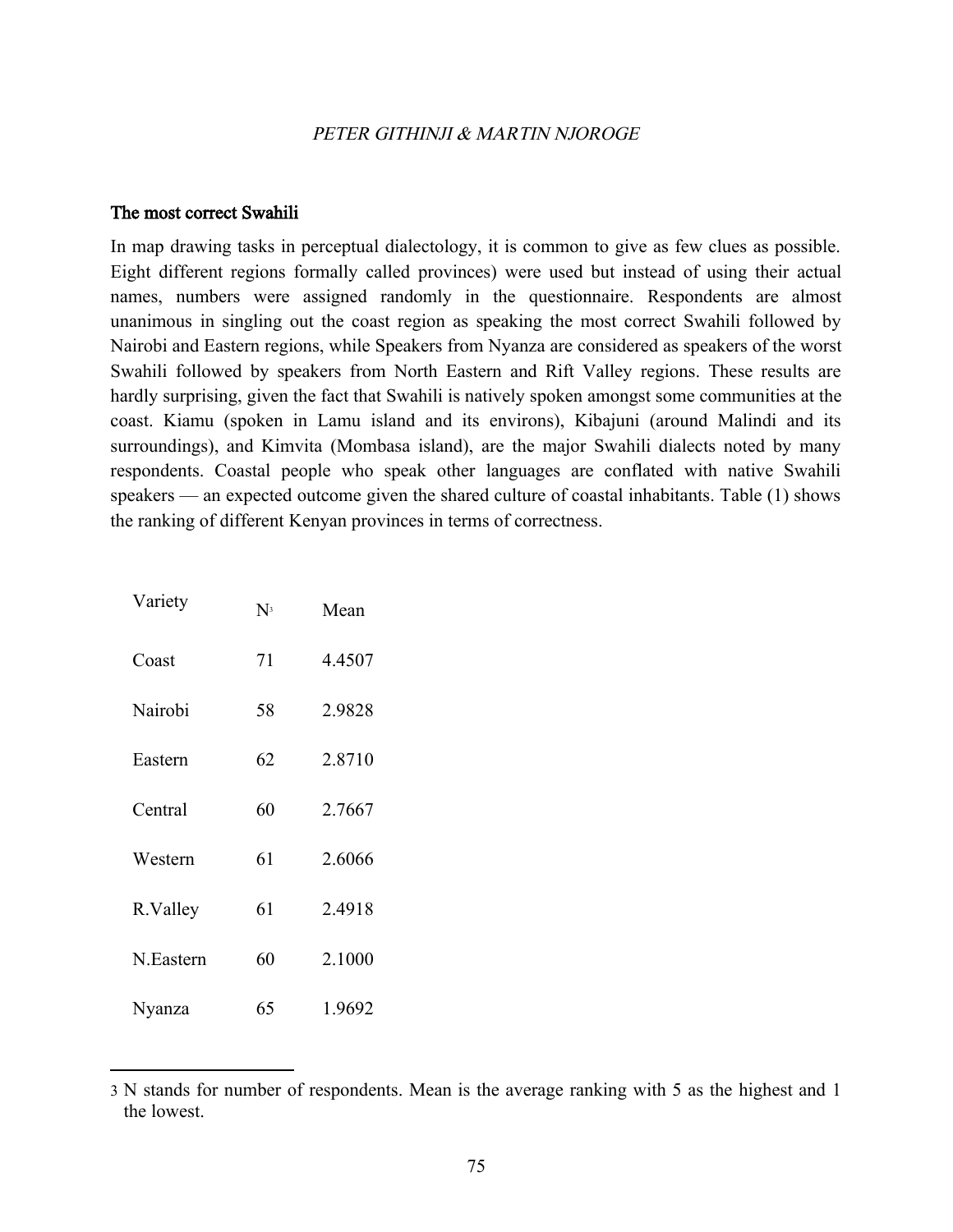Table 1: Ranking of Swahili varieties in terms of correctness

Nairobi is ranked second in terms of correctness, though significantly lower than the coast while Eastern comes third. The bottom three regions, Rift Valley, North Eastern and Nyanza, are ranked below the median rank of 2.5. There is roughly a one point variance between Nairobi, the second ranked region and Nyanza, the lowest ranked region which indicates that the respondents perception of these varieties in terms of correctness differ only minimally. Perceptions towards Swahili spoken in the 7 regions however differ significantly compared to the coastal variety of Swahili. The difference between the perceptions of Swahili varieties outside the coastal region only differ minimally as was expressed in Map 1 above. Language mixing and mother tongue influence seem to be the main reasons behind their lower ranking in terms of correctness.

# The most liked variety of Swahili

Unlike many studies in perceptual dialectology that show an asymmetry between correctness and attractiveness (e.g., Preston 1996), there was no distinction between the two in our survey. Coastal Swahili was also perceived as the most pleasant and well liked followed by Nairobi and Eastern, while the Nyanza variety of Swahili is the least liked as was indicated in the hand drawn maps. Similarly the least liked varieties are Nyanza, followed by North Eastern and Rift Valley as shown in Table (2).

| Variety  | N  | Mean   |
|----------|----|--------|
| Coast    | 68 | 4.7059 |
| Nairobi  | 60 | 2.6500 |
| Eastern  | 59 | 2.6441 |
| Central  | 59 | 2.4746 |
| Western  | 62 | 2.2903 |
| R.Valley | 60 | 2.2667 |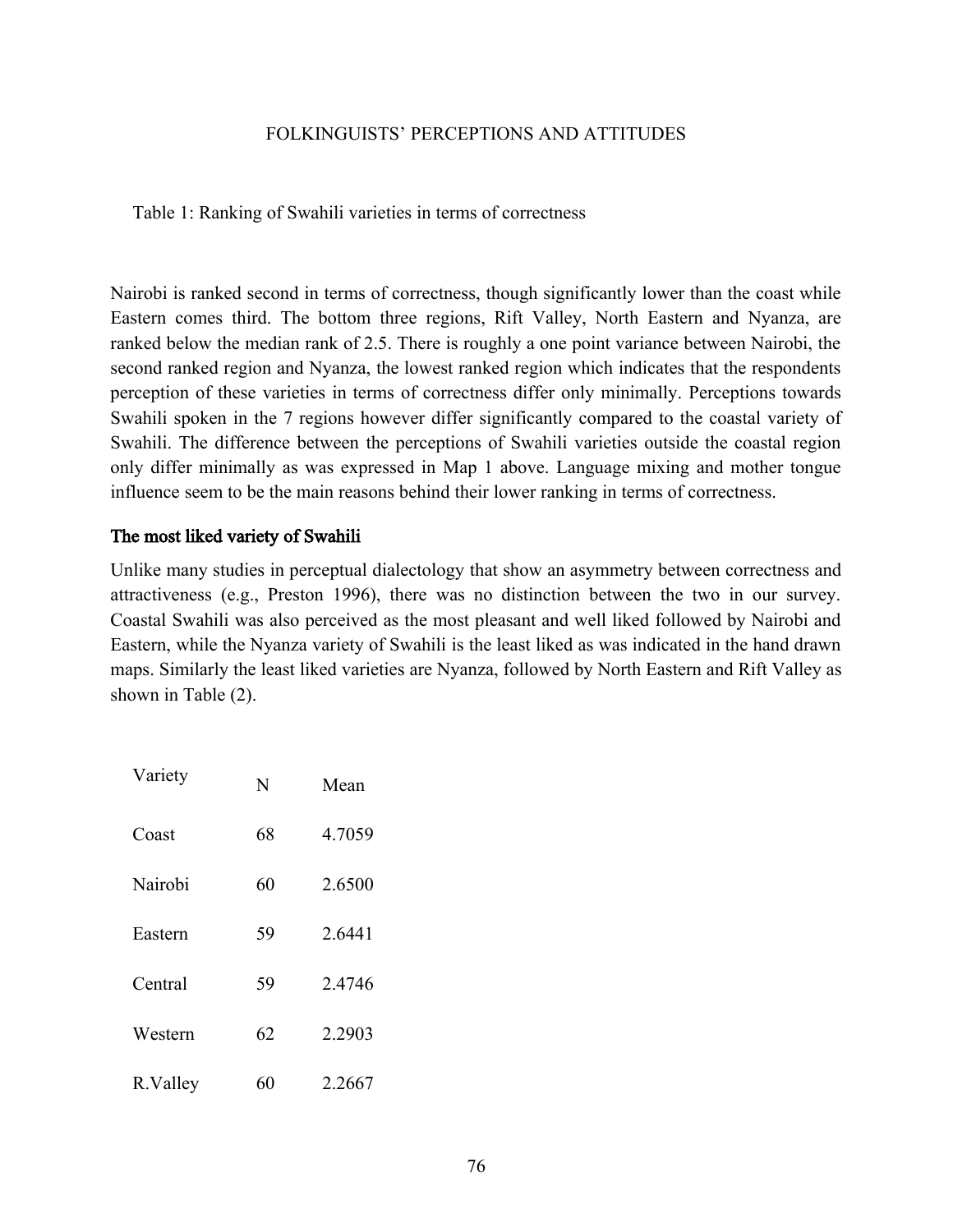N.Eastern 54 2.1667

Nyanza 62 1.8548

Table 2: Most attractive variety of Swahili

Unlike the ranking for correctness, only the three regions whose Swahili is perceived as the most correct score above the midpoint mean average. Still, the second most liked variety and the least liked Swahili are only separated by less than one point whereas the region with the most liked Swahili and the region with the second most liked Swahili are separated by more than two points. This again alludes to significant perceived differences between Coastal Swahili and up-country Swahili according to the majority of the respondents.

# Identification with responders' accents

Finally, we come to the variety that the respondents perceive as identical to their own. Unlike the ranking of correctness and attractiveness, the respondents identify more with the variety spoken in Nairobi, followed by the Central province Swahili while the coastal Swahili comes third. Swahili spoken in North Eastern displaces that of Nyanza in terms of identification. Unlike the ranking of correctness and the attractiveness, there is a larger difference between the variety that the majority of the respondents most identify with and the one they least identify with as we see in Table (3).

| Variety | Regio<br>n | N  | Mean   |
|---------|------------|----|--------|
| Nairobi | 5          | 61 | 3.2459 |
| Central | 4          | 59 | 3.2373 |
| Coast   | 8          | 61 | 3.1475 |
| Eastern | 6          | 62 | 2.7742 |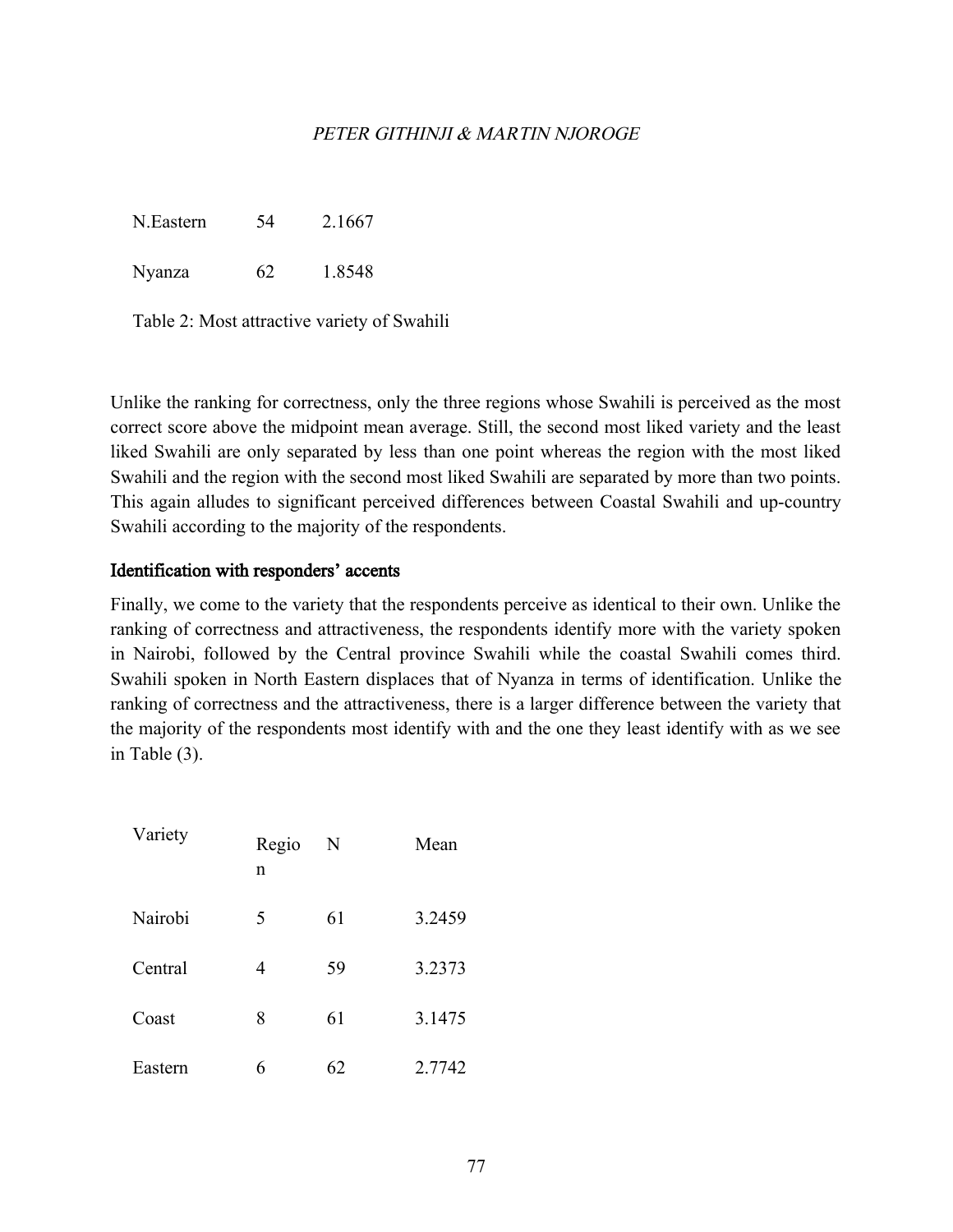| R.Valley  | 3 | 61 | 2.7049 |
|-----------|---|----|--------|
| Western   | 2 | 60 | 2.7000 |
| Nyanza    | 1 | 61 | 2.4262 |
| N.Eastern |   | 61 | 2.0984 |

Table 3: Identification with respondents' accents

A possible reason for this ranking might be attributed to the number of participants who come from the regions under survey. More participants from a given region would mean that they would be loyal to the kind of Swahili spoken in their home region. This is however not supported by data. Out of 114 participants, the Eastern region had the highest representation with 24.6% followed by Nyanza with 22%. The Coast had 17.5%, Central: 15.8%, Rift Valley: 8.8%; Western: 5.3%, Nairobi: 1.8% and North Eastern: 0.8%. Besides North Eastern region, Nairobi was the other region with the low representation; hence, loyalty to the home region's variety is not the explanation behind its high ranking. We should note here that although data was collected from 114 participants, those who performed the map drawing task ranged between 54 and 71.

### Discussion

What does the convergence of the ranking of correctness and attractiveness and the lack of identification with the much admired Coastal Swahili tell us about the folk perception of Swahili variation in Kenya? The hierarchical order of language functions in Kenya's 'triglossia' (Abdulaziz, 1972) seems to be rigidly entrenched in the respondents' minds and in their evaluations. The sometimes overlapping functions between indigenous languages, Swahili and English and the subordinate role that Swahili has played in light of English hegemony prevents the strict judgment of Swahili alongside the status-solidarity dimensions mentioned earlier. A speaker from Nyanza, for instance, is unapologetic for his/her poor mastery of Swahili as long as he or she is a good speaker of English—the language that bears status and prestige.

On the other hand, a competent speaker of Swahili does not enjoy any status advantage since its function has always been associated with the social interactions. Besides being utilized in language teaching or broadcasting, there is hardly any other context where high skills in Swahili are valued. Furthermore, the native speakers of Swahili in Kenya are a minority and do not have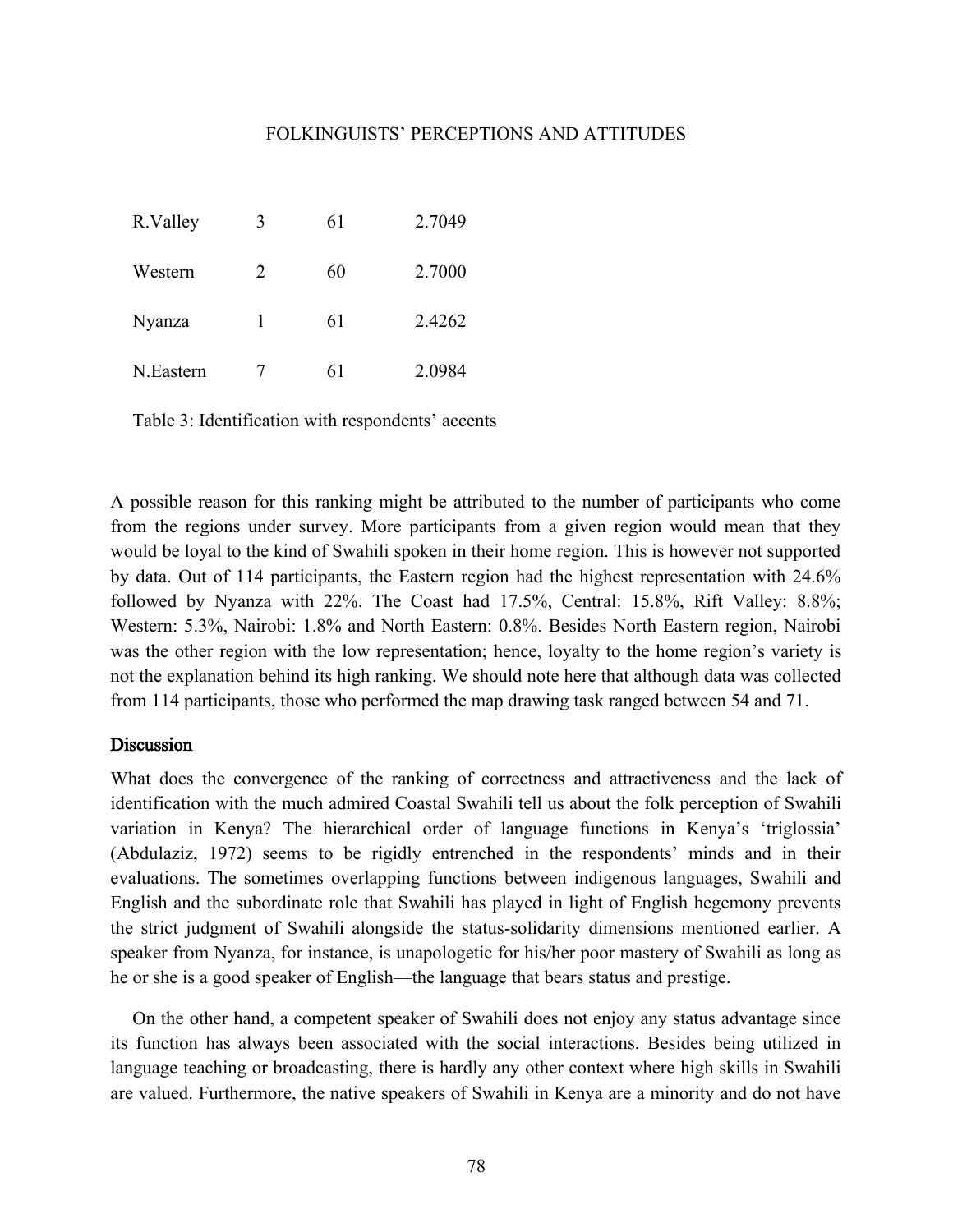either political or economic clout. There is thus a perception that Swahili is dispensable since its status roles can be accomplished through English. When a language does not accord its user status or prestige, the user is likely to be less concerned with its correctness. It is in this context that the respondents' blurring of the boundary between correctness and attractiveness should be understood. The same argument can be extended to the failure of the respondents to identify with the coastal Swahili.

The respondents are aware of the clear distinction between the Swahili spoken at the coast where Swahili is natively spoken and the rest of the country. There is also the recognition that Swahili spoken in the up-country varies according to the ethnic communities that inhabit different regions. Although intonation was cited as one level of variation, mother tongue interference was mostly perceived in terms of vocabulary, pronunciation of certain sounds and failure to observe grammatical rules. The 'poor vocabulary' label on Map 8 can be attributed to the marginalization of the Somali community whose participation in the education system is quite low hence preventing them from learning Swahili in school. According to the 2008–09 Kenya Demographic and Health Survey by the Kenya National Bureau of Statistics, 78% of women and 41% of men in the North Eastern province have no formal education. Poor education participation essentially leads to poor Swahili mastery since majority of up-country Kenyans learn standard Swahili in schools. Furthermore, Swahili is the national language used in interethnic interactions and the remoteness of the region, coupled with the fact that it is overwhelmingly mono-ethnic prevents the inhabitants from interacting with other Kenyans thus denying them the opportunity of using Swahili in inter-ethnic interactions. The respondents seem to be responding to this fact.

It is also interesting that the respondents mostly identify Rift valley with the Kalenjin, the largest ethnic group in the Rift valley, ignoring other inhabitants of the region such as the Maasai, Kikuyu, Luhya amongst others. Besides their numerical strength in the region, the fact that Kenya's second president hailed from the community enabled the community to secure prominent opportunities in Kenya's public sectors. As a result, their Swahili accent became exposed to Kenyans throughout the country. The second factor is that the majority of the world's renowned long distance runners come from this community and their prominence at the national stage has exposed other Kenyan to the kind of Swahili that they speak. It is also worth noting that the Kalenjin language is a Nilo-Saharan language which has no mutual intelligibility or other similarities with Swahili, a Bantu language.

Nyanza region was cited as having the worst Swahili, with comments such as their geographic position as the westernmost region; i.e., further away from the Swahili speaking regions. They are also said to look down on Swahili preferring their mother tongue. The perceived lack of interest in Swahili amongst the people from Nyanza is also attributed to their pride in intellectual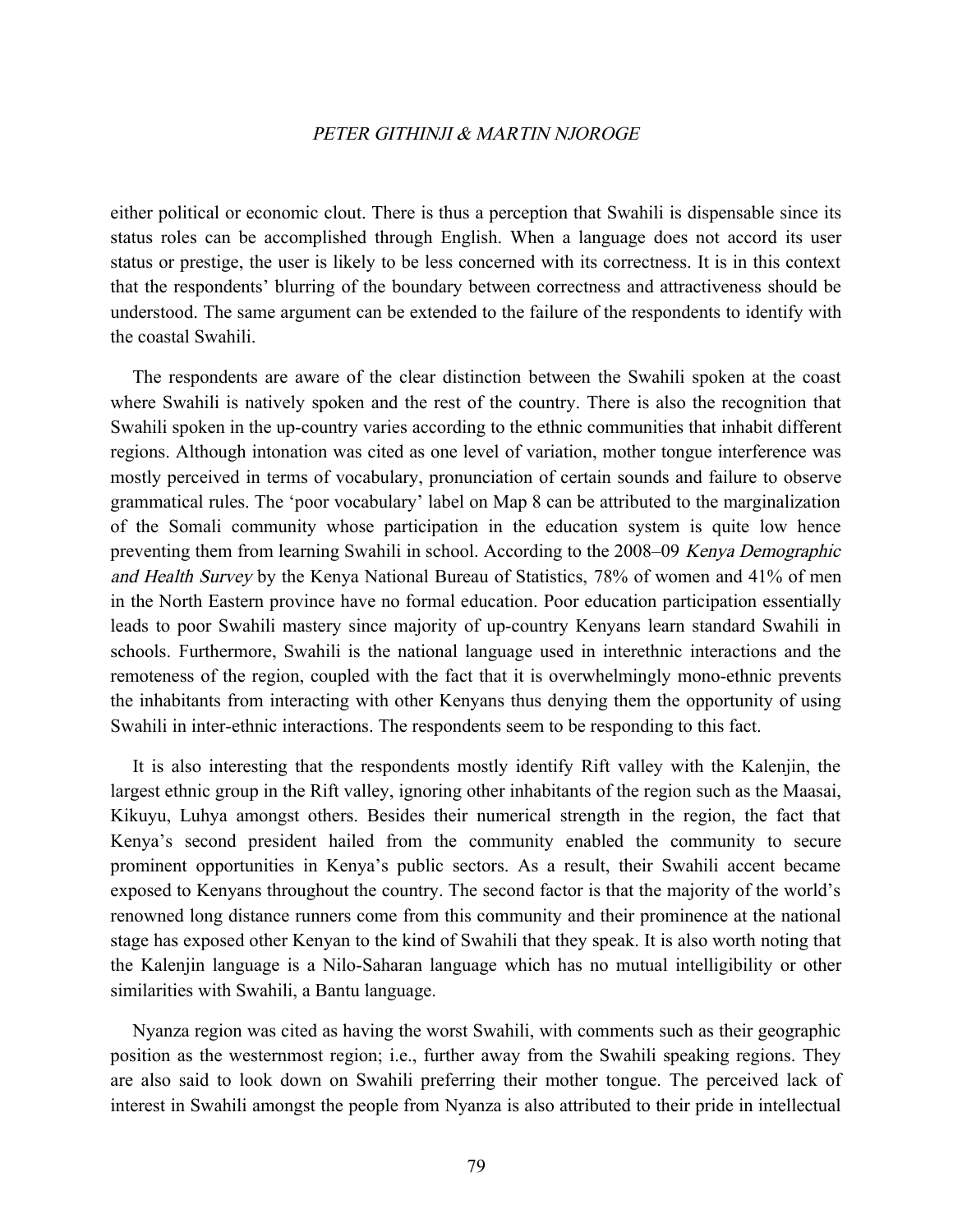display which is expressed through English rather than Swahili. Some respondents claimed that the structural differences between the dominant language Dholuo which is a Nilo-Saharan language and Swahili, a Bantu language makes it harder for people from Nyanza to master Swahili. Similar reasons might explain why the North Eastern Province which is inhabited exclusively by Somali Speakers (Afro-Asiatic) is the second worst rated province. The same argument extends to the Rift Valley province where the majority of inhabitants speak Nilo-Saharan Languages. That said, we should be cautious in accepting such simplistic explanations since Nyanza itself is also home to the Suba, Kuria and Kisii communities who belong to the Bantu language family and should somehow neutralize the influence of Non-Bantu Dholuo.

Githiora (2008) has claimed that the spoken Swahili in Kenya is influenced by Kenya coastal norms, specifically Mombasa dialect (Kimvita); however, the standard Swahili taught in Kenyan schools is based on Kiunguja, the Zanzibar dialect chosen during the Interterritorial Language Committee meeting in 1928 (Mbaabu, 2007). In 1964, the Interterritorial Language Committee transformed into the Institute of Kiswahili Research based at the University of Dar es Salaam. Consequently, the norms of standard Swahili in Kenya and the region have been dictated by Tanzania which has made the greatest investment toward the development of Swahili. These Tanzania led Standard Swahili norms have prevented Kenya's coastal varieties from having a major influence in the way Swahili is spoken in Kenya. This explains why the efforts to link Swahili with national identity, at least as far as the coastal Swahili is concerned have not been successful. The identification with the Nairobi variety in spite of recognizing that it is a mixture of Swahili, English and local languages in the hand drawn maps reflects the respondents understanding of Kenya's multilingual identity that cannot be accommodated by one idealized variety. In addition, the unexpected high ranking of Central province Swahili which the respondents claimed is highly influenced by Kikuyu highlights the numerical dominance of the Kikuyu ethnic community in Nairobi. The Central region Swahili speakers are also in close proximity with Nairobi which provides numerous opportunities of contact resulting in identification with that variety. The lack of identification with the Coastal Swahili in favor of Nairobi and Central Swahili suggests that Kenyans prefer flexibility in Swahili that is not too constrained by formal norms. However, the stigmatization of the Nyanza and the North Eastern Swahili also suggests that this flexibility cannot be pushed too far.

# **Conclusions**

One of the major shortcomings in Swahili dialectology has been its almost exclusive focus on Coastal Swahili. Yet as we have argued, majority of the Kenyans speak a variety that is very different from Coastal Swahili. Failure to recognize these varieties have an implication on scholarship in Swahili dialectology and the future of Swahili as well. The speakers of traditional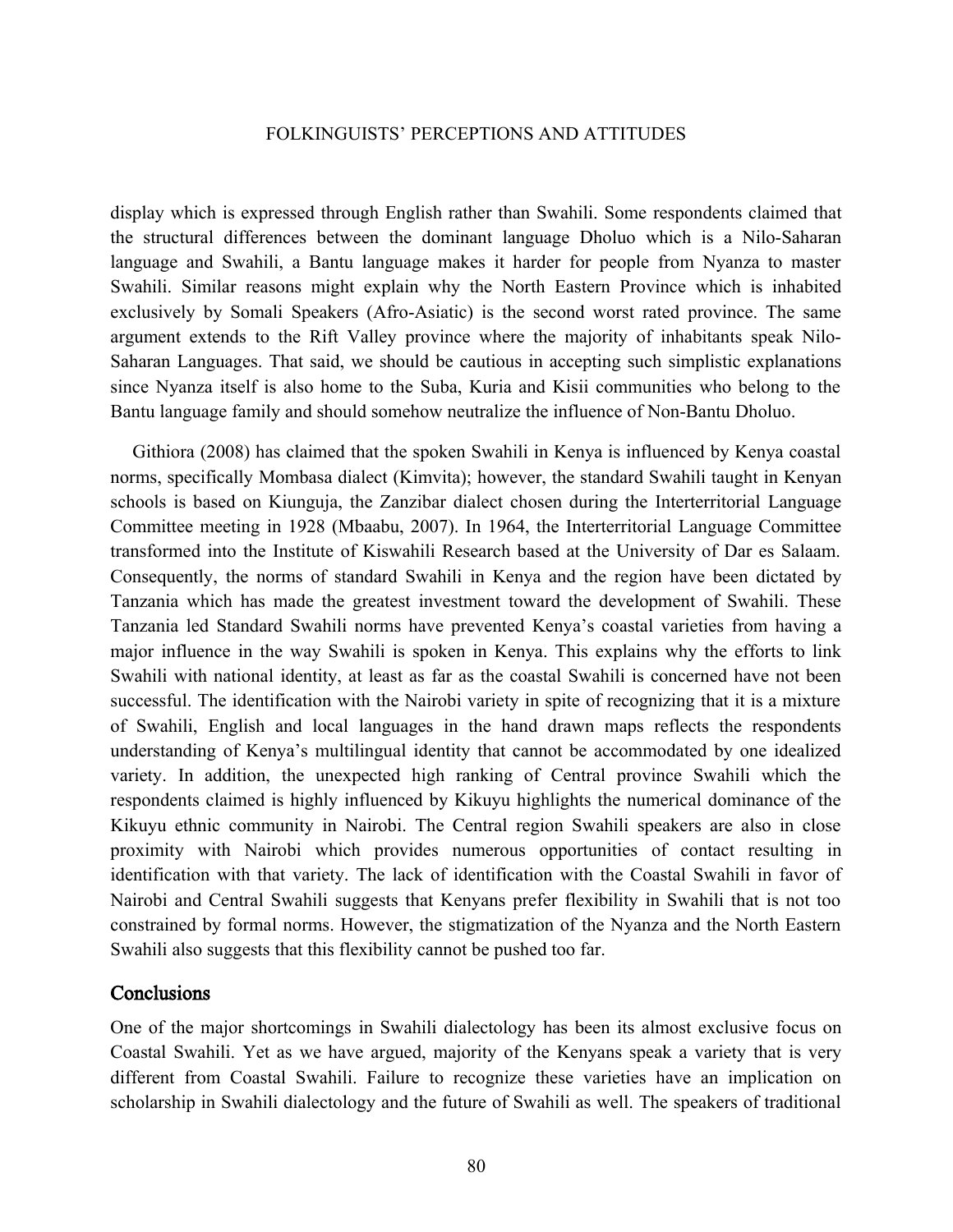Swahili dialects along the coast are on the decrease as their speakers abandon these dialects in favor of Standard Swahili to avoid stigmatization. We do not claim that they are going to vanish completely, but we are proposing that the inclusion of new varieties of Swahili from those who have learned or acquired it as an additional language can only enrich the field of Swahili studies. It was shown in the maps that Kenyans are aware of the different ways that Swahili is spoken in Kenya. The over-emphasis on coastal Swahili or standard Swahili will only serve to alienate speakers of other varieties of Swahili who will feel that the idealized variety does not reflect their values. Furthermore, study of variation within Swahili will be very useful in the teaching of Swahili at both primary and secondary school levels. Since different regions have been shown to be defined by different features, each area will require a different pedagogical approach.

A number of limitations may have impacted the outcome of this study. Ethnographic data could have unearthed the underlying reasons behind the respondent's perception and attitudes towards various varieties of Swahili spoken in Kenya. In the hand drawn maps for instance, a follow up interview asking the respondents to substantiate their maps could have provided more insights. Unfortunately, no previous study that we are aware of has looked at Swahili dialectology beyond the coastal varieties. Although age and gender were not shown to have any significant difference, we believe a more controlled selection of participants might have yielded different results. In future, we hope to conduct this study among participants from ethnically homogeneous settings in order to better control factors such as age, gender and ethnicity. Finally, there is a need to test the identification of different varieties by providing the participants with recorded voice samples to see if they will be able to identify where those varieties are spoken. This will go a long way in providing a more comprehensive picture of folk perception of geographical variation in Swahili.

### References

- Abdulaziz Mkilifi, M.H., 1972. Triglossia and Swahili-English bilingualism in Tanzania. Language in Society, 1,2: 197-213.
- Baron, D.E., 1976. Linguistic Insecurity: The Effect of Attitudes toward Language on Language Production. Flowers of Evil. Paper presented at the 91st Annual Meeting of the Modern Language Association, New York, December 26-29. http://www.eric.ed.gov/PDFS/ED137817.pdf
- Benson E. 2003. Folk Linguistic Perceptions and the mapping of dialect boundaries. American Speech, 78,3: 307-330.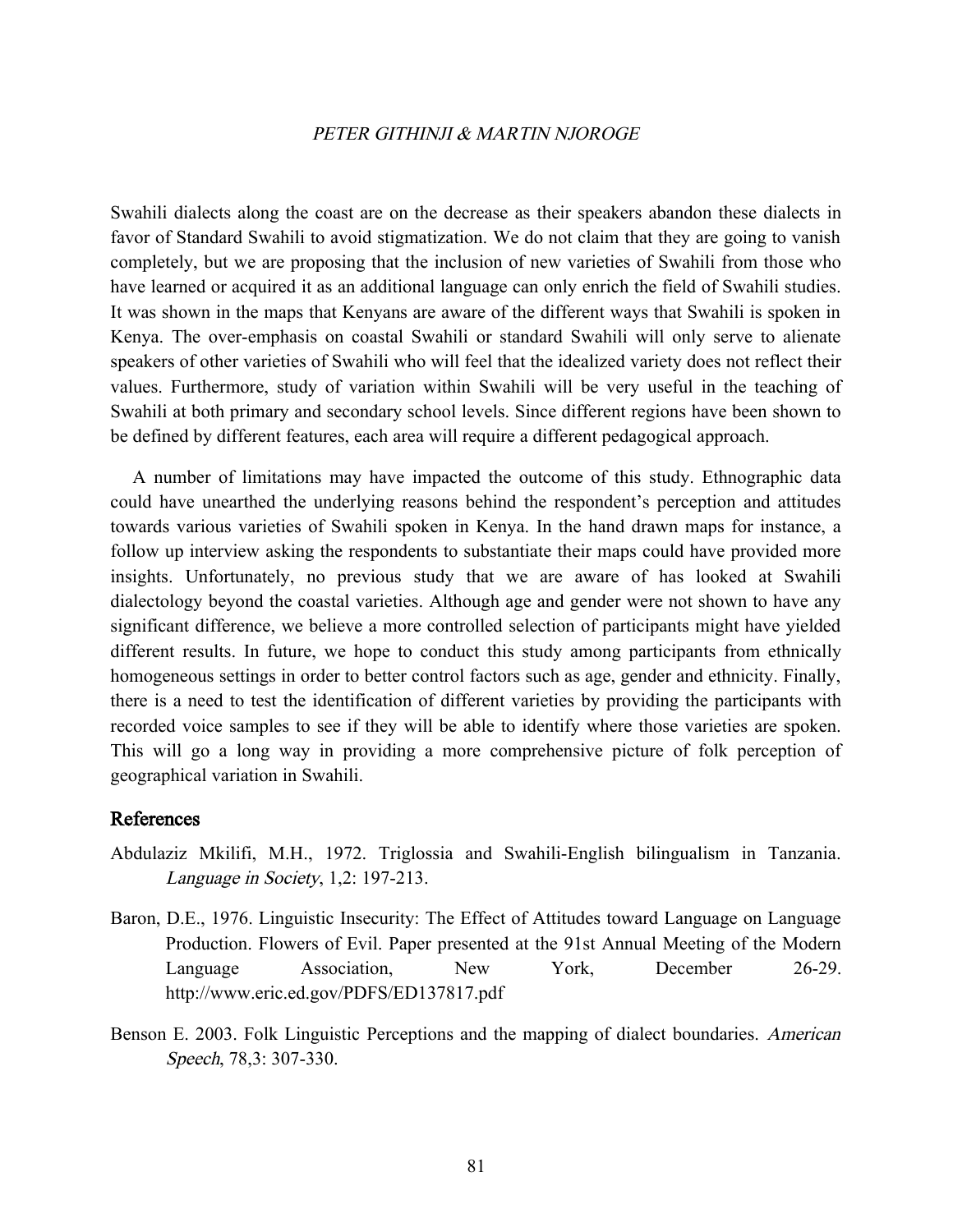- Boughton, Z. 2006. When perception isn't reality: Accent identification and perceptualdialectology in French. French Language Studies 16: 277-304.
- Chiraghdin, S & M. Mnyampala 1977. Historia ya Kiswahili. Nairobi: Oxford University Press.
- Dittmar, N., & P. Schlobinski 1988. The Sociolinguistics of Urban Vernaculars: Case Studies and Their Evaluation. Berlin, New York: Walter de Gruyter.
- Dixon, R. 2002. The Rise and Fall of Languages. Cambridge, New York: Cambridge University Press.
- Evans, B., & T. Imai 2011. If we say English, that means America: Japanese students' perceptions of varieties of English. Language Awareness, 20,4: 315–326.
- Fink, T. 2005. Attitudes towards Languages in Nairobi. University of Pittsburg, MA thesis.
- Flanigan, B. 2000. Mapping the Ohio Valley: South Midland, Lower North, or Appalachian? American Speech 75,4: 344-347.
- Githinji, P. 2006. Bazes and their shibboleths: Lexical variation and Sheng speakers' identity in Nairobi. Nordic Journal of African Studies 15,4: 443-472.
- Githinji, P. 2008. Ambivalent attitudes: Perception of Sheng and its speakers. Nordic journal of African Studies 17,2: 113-136.
- Githiora, C. 2002. Sheng: Peer language, Swahili dialect or emerging Creole. Journal of African Cultural Studies 15,2: 159-181.
- Githiora, C. 2008. Kenya: Language and the search for a coherent national identity. Language and National Identity in Africa, ed. by A.Simpsonn. Oxford: Oxford University Press. Pp 235-251.
- Goyvaerts, D. 2007. Bukavu Swahili: Tense, Aspect and Blurry History. Journal of Asian and African Studies, 74: 5-33.
- Harries, L. 1975. The nationalization of Swahili in Kenya. Paper presented at the African Studies Conference, New York University, Feb 17-18.
- Hartley L & D. Preston 1999. The names of US English. Standard English: The Widening Debate, ed. by T. Bex & R J. Watts. London: Routledge. Pp: 207-238.
- Hinnesbusch, T. 1996. What kind of language is Swahili? AAP 47: 73-95.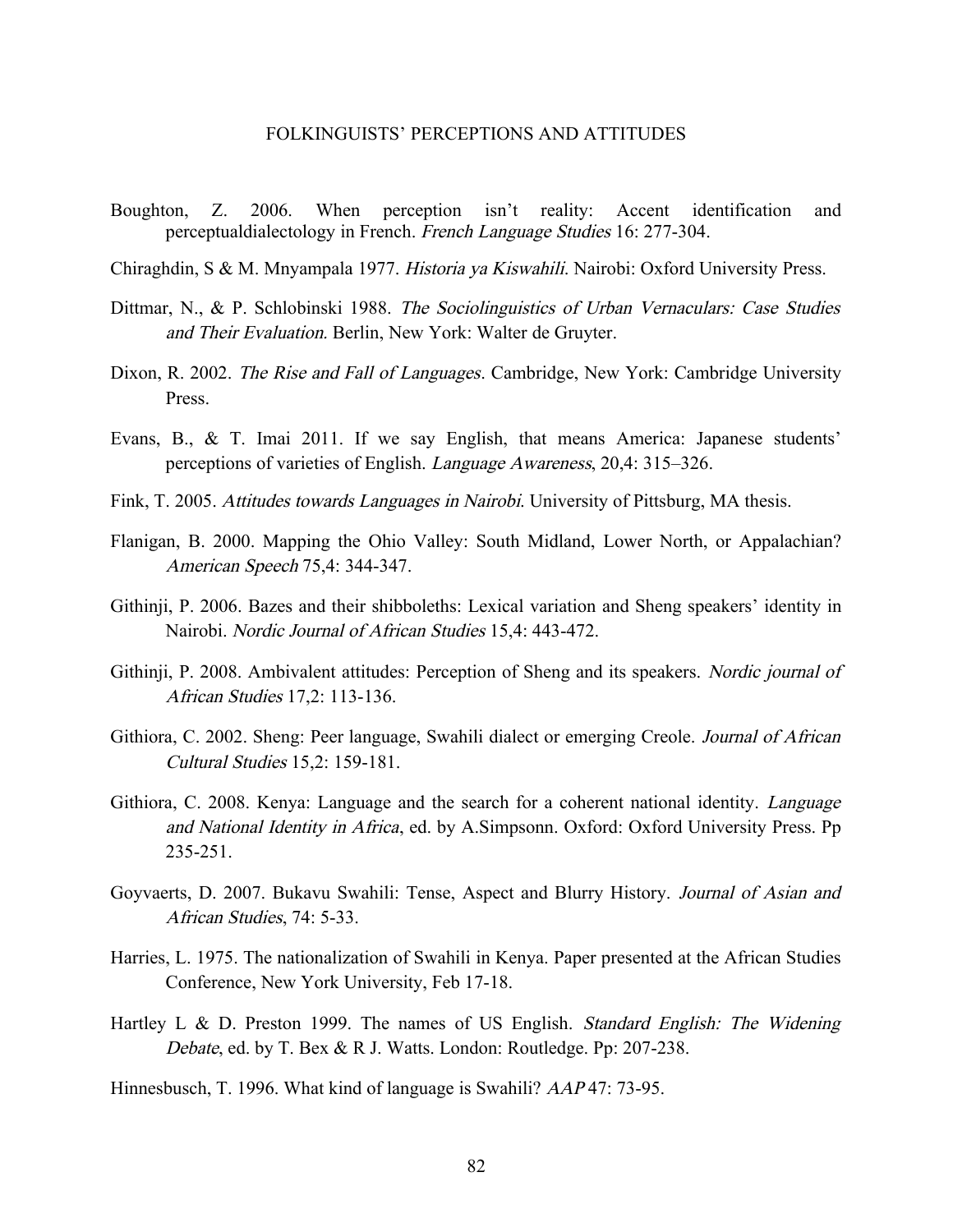- Hooper, R. & F. Williams 1973. Speech characteristics and employability. Speech Monographs 46: 287-302.
- Karanja, P.N. 2012. Kiswahili Dialects Endangered: The Case of Kiamu and Kimvita. International Journal of Humanities and Social Science 2,17: 95-117.
- Kenya National Bureau of Statistics (KNBS) and ICF Macro. 2010. Kenya Demographic and Health Survey 2008-09. Calverton, Maryland: KNBS and ICF Macro. <http://dhsprogram.com/pubs/pdf/sr178/sr178.pdf>(last accessed on 8/2/2018)
- Khalid, A. 1977. The Liberation of Swahili from European Appropriation: Handbook for African Nation Building (Vol.1). Nairobi: East African Literature Bureau.
- King'ei, K. 2002. The Swahilization of Kenya's Socio-Political Culture. AAP 72: 135-142.
- Kioko, A.M. & M.J. Muthwii 2010. English Variety for the Public Domain in Kenya: Speakers' Attitudes and Views. Language, Culture and Curriculum 16,2: 130-145.
- Kipacha, A. 2005. An Ethno-Linguistics Perspective on Kingome Swahili Narrative Texts. Nordic Journal of African Studies 14,3: 356-367.
- Kuiper, L. 2005. Perception is reality: Parisian and Provençal perceptions of regional varieties of French. Journal of Sociolinguistics 9,1: 28-52.
- Iannaccaro, G. & V. Dell'Aquila 2001. Mapping languages from inside: Notes on Perceptual dialectology. Social & Cultural Geography 2,3: 265-280.
- Labov, W. 1966. The social Stratification of English in New York City. University of Michigan, Ann Arbor: Center for Applied Linguistics.
- Labov, W., S. Ash & C. Boberg 2006. Atlas of North American English: Phonetics, Phonology and Sound Change. Berlin, New York: Mouton de Gruyter.
- Macaulay, R. 1975. Negative prestige, linguistic insecurity, and linguistic self-hatred. *Lingua* 36,2-3: 147-161
- Mbaabu, I. 2007. Historia ya Usanifishaji wa Kiswahili. Dar es Salaam: Taasisi ya Uchunguzi wa Kiswahili. Chuo Kikuu cha Dar es Salaam.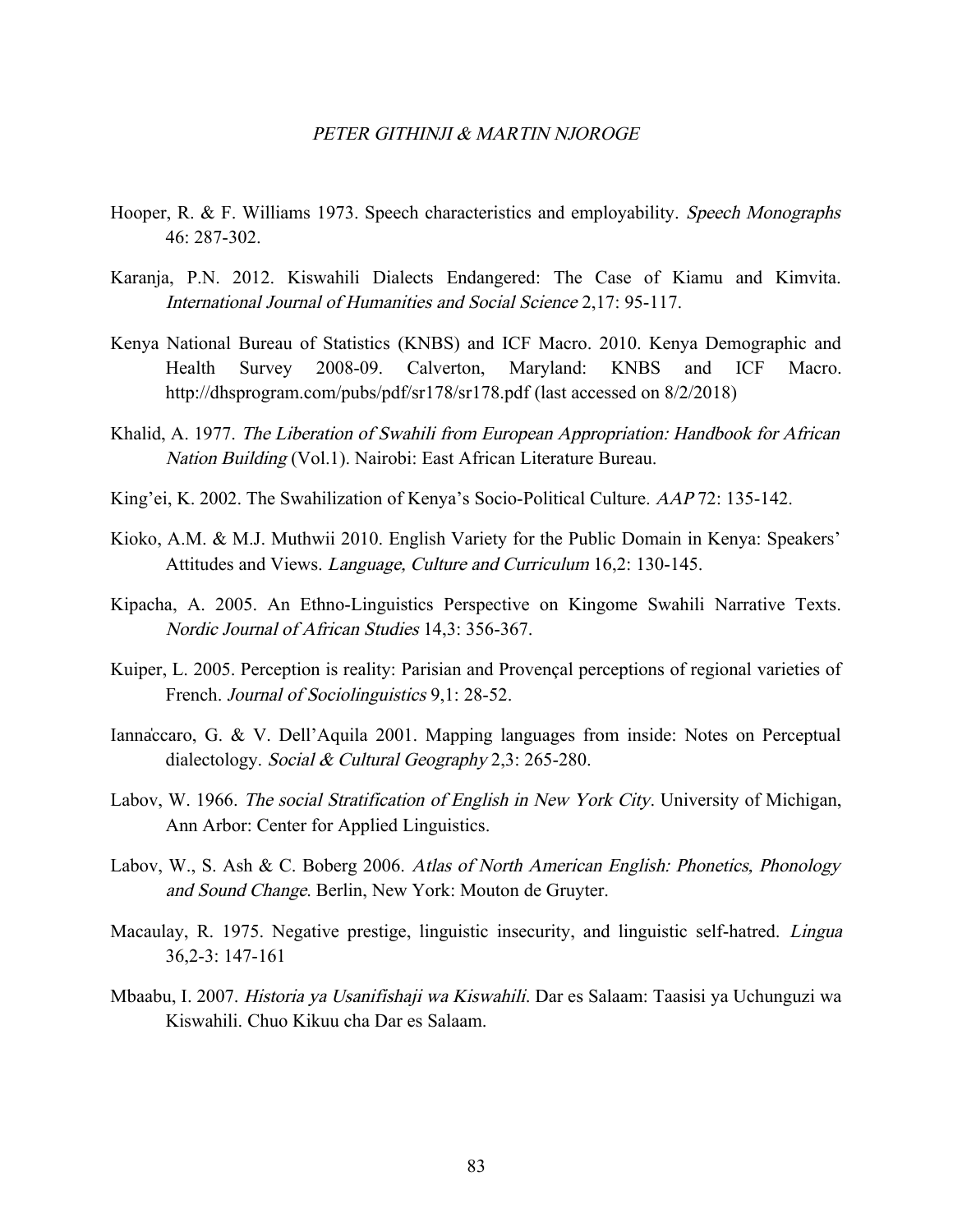- Migunda-Attyang, J. 2007. Attitudes towards Sheng: An Emerging Language in Nairobi. Chemichemi: International Journal of the school of humanities and social sciences 4,1: 29-43.
- Muaka, L. 2011. Language Perceptions and Identity among Kenyan Speakers. Selected Proceedings of the 40th Annual Conference on African Linguistics, ed. by G. Eyamba Bokamba, R.K Shosted & B.T. Ayalew. Somerville, MA: Cascadilla Proceedings Project. Pp: 217-230.
- Mukhwana, A. 2013. Attitudinal Factors as Determinants of Language of Educational Instruction in Kenya: A Case Study of Nairobi. Research on Humanities and Social Sciences 3,14: 41-45.
- Mukhwana, A. 2014. Attitudes towards Kiswahili in Kenya. International Journal of Scientific Research and Innovative Technology 1,3: 11-20.
- Muthiani, J. 1979. Sociopsychological bases of language choice and use: The case of Swahili vernaculars and English in Kenya. Language and Society: Anthropological Issues, ed. by W. C. McCormark & S. A. Wurm. The Hague: Mouton. Pp: 377-387.
- Mutonya, M. & T.H. Parson's 2004. KiKAR: a Swahili variety in Kenya's colonial army. *JALL* 25: 111–125.
- Myers-Scotton, C. 1993b. Social Motivations For Code Switching: Evidence from Africa. New York, Oxford University Press.
- Nabhany, A.S. 1995. Mapisi ya Kiswahili. AAP 42:104-112.
- Nassenstein, N. 2017. Pluractional marking in Bunia Swahili (Ituri Kingwana). STUF-Language Typology and Universals 70,1: 195–213.
- Nassenstein, N. 2016. Mombasa's Swahili-based 'Coasti Slang' in a Super-diverse Space: Languages in Contact on the Beach. African Study Monographs 37,3: 117-143.
- Nassenstein, N & P. Baraka Bose 2016. Kivu Swahili Texts and Grammar Notes. Munich: Lincom.
- Nassenstein, N. 2016. The Metrolingual Use of Swahili in Urban Ugandan Landscapes and Everyday Conversation. Multilingualism in the Global South (and Beyond). Voices from Around the World <sup>2</sup>, ed. by A. Hollington.<http://gssc.uni-koeln.de/node/948>(last accessed on 8/3/2018)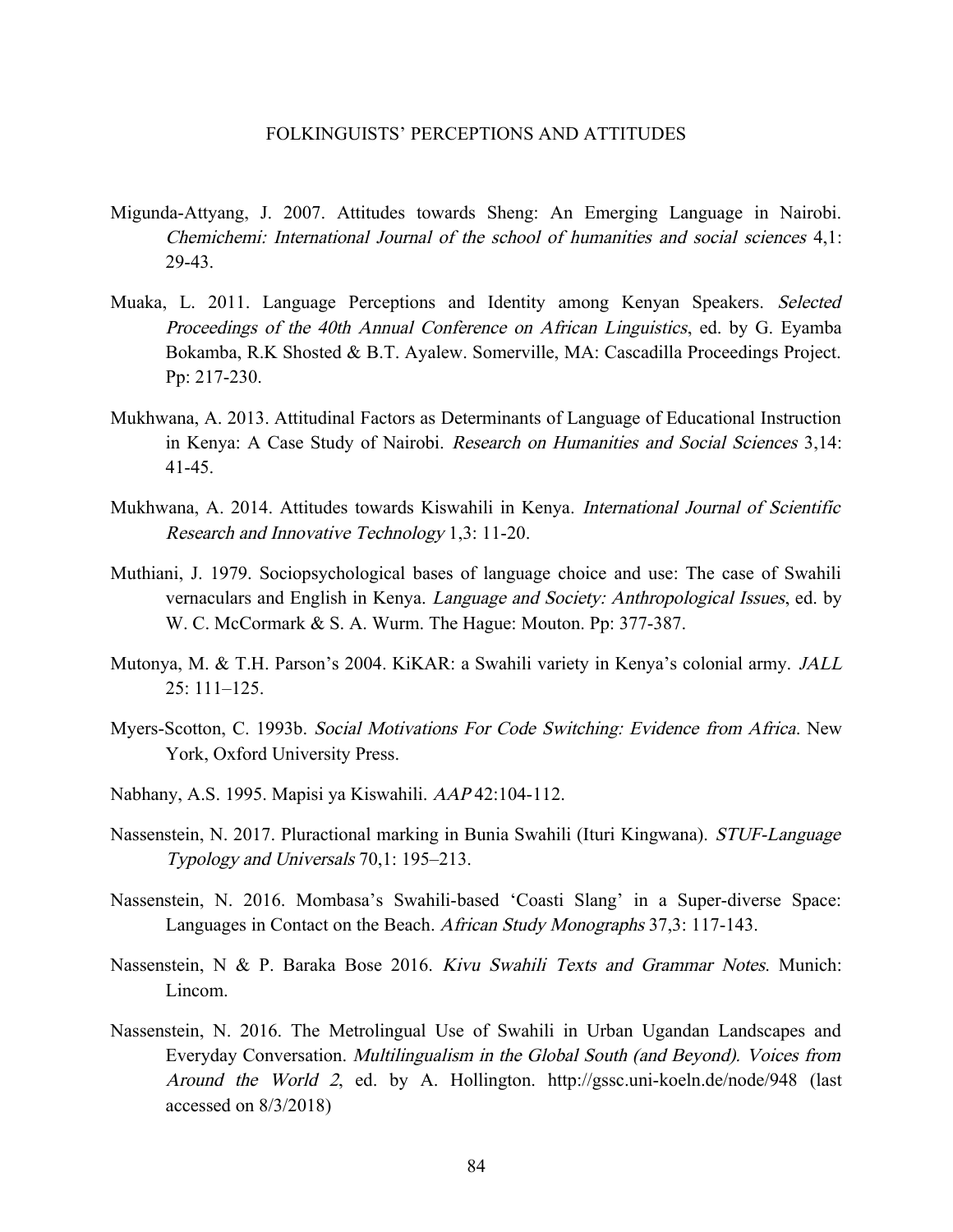- Nassenstein, N. 2015. Kisangani Swahili. Choices and Variation in a Multilingual Urban Space. Munich: Lincom.
- Nurse, D. 1997. Prior Pidginization and Creolization of Swahili. Contact Languages: A Wider Perspective, ed. by S. G. Thomason. Amsterdam, Philadelphia: John Benjamins. Pp 291- 293.
- Polome, E.C. 1967. Swahili Language Handbook. Washington: Center for Applied Linguistics.
- Preston, D.R. 1989. Perceptual Dialectology: Nonlinguists view of areal linguistics. Dordrecht, Holland, Providence: R.I. Foris Publications.
- Preston, D.R. 1996. Where the Worst English is Spoken. *Focus on the USA*, ed. by E. Schneider. Amsterdam: John Benjamins. Pp: 297-360.
- Preston, D.R. 1999. A language attitude approach to the perception of regional variety. Handbook of perceptual dialectology. vol. I, ed. by D.R. Preston. Amsterdam: John Benjamins. Pp: 359-373.
- Preston, D.R. 2000. A Renewed Proposal for the study of folk linguistics. *Language in Action*: New Studies of Language in Society (Papers presented to Roger W. Shuy), ed. by J. K. Peyton, P. Griffin, W. Wolfram & R. Fasold. Creeskill, NY: Hampton Press. Pp: 113-139.
- Reuster-Jahn, U. & R. Kießling 2006. Lugha ya Mitaani in Tanzania: The Poetics And Sociology of a Young Urban Style of Speaking. Swahili Forum 13: 1-200.
- Robins, F. 1992. The Standardization of Unwritten Vernaculars. *Language in Context: Essays for* Robert E Longacre. Summer Institute of Linguistics and The University of Texas at Arlington publication in Linguistics, ed. by S. Hwang & W.R. Merrifield. Dallas: International Academic Bookstore. Pp: 605-616.
- Schicho, W. 1992. Non-Acceptance and Negation in the Swahili of Lubumbashi. African Languages and Cultures 5,1: 75-89.
- Stigand, C.H. 1915. A Grammar of Dialectic Changes in Kiswahili. Cambridge Massachusetts.
- Trudgill, P. 1972. Sex, covert prestige and linguistic change in the urban British English of Norwich. Language in Society 1: 179-195
- Vitale, A.J. 1980. Kisetla: linguistic and sociolinguistic aspects of a pidgin Swahili of Kenya. Anthropological linguistics 22: 47-65.